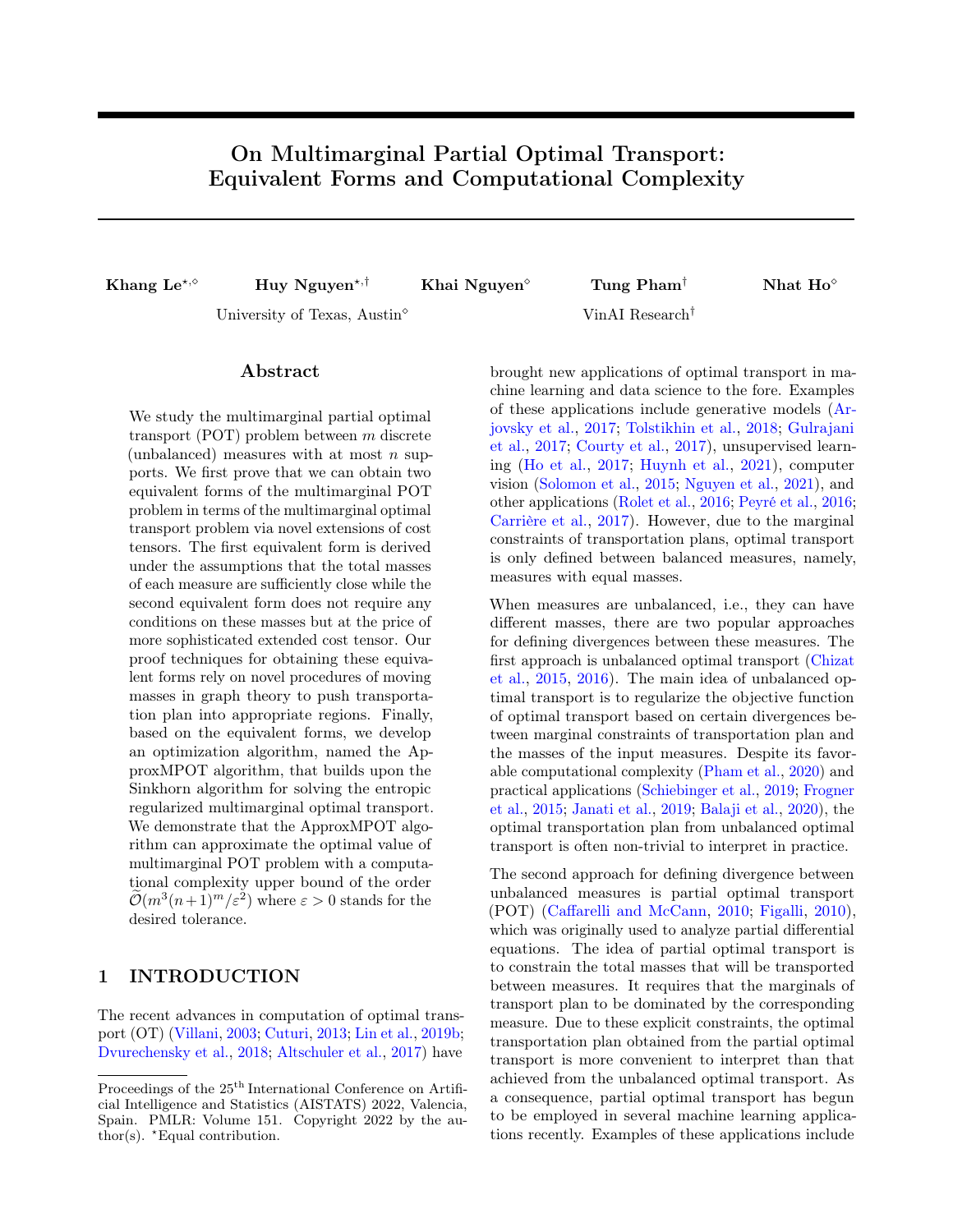<span id="page-1-1"></span>computer graphics [\(Bonneel and Coeurjolly,](#page-8-17) [2019\)](#page-8-17), graph neural networks [\(Sarlin et al.,](#page-9-8) [2020\)](#page-9-8), positiveunlabeled learning [\(Chapel et al.,](#page-8-18) [2020\)](#page-8-18), and partial covering [\(Kawano et al.,](#page-8-19) [2021\)](#page-8-19). To improve the scalability of partial optimal transport in these applications, the tree-sliced version of partial optimal transport has also been recently developed in [\(Le and Nguyen,](#page-8-20) [2021\)](#page-8-20).

In this paper, we put the focus on POT, in particular its natural extension to deal with multiple (more than two) measures, namely multimarginal partial optimal transport (MPOT) [\(Kitagawa and Pass,](#page-8-21) [2015\)](#page-8-21). Since MPOT has already been studied in previous works (e.g., [\(Kitagawa and Pass,](#page-8-21) [2015\)](#page-8-21)), our main goal here is to provide an efficient tool for solving it. Specifically, we are interested in the computational aspect of MPOT in the discrete setting. The current literature offers two possible tools to solve MPOT: linear programming algorithms and the iterative Bregman projection (IBP) [\(Benamou et al.,](#page-8-22) [2015\)](#page-8-22) . The former comes from the fact that MPOT problem is a linear program  $(LP)$  (see  $(2)$ ), thus it can be solved by any linear programming algorithm. However, the number of variables and constraints in this case grow exponentially in the number of measures (i.e.,  $n^m$  variables and  $n^m + nm + 1$  constraints for m measures, each having n supports). Thus, the interior point methods for LPs may suffer from worst-case complexity bound  $\mathcal{O}(n^{3m})$ , while efficient network simplex algorithms used in the two-marginal case is inapplicable (see [\(Lin et al.,](#page-9-9) [2020,](#page-9-9) Theorem 3.3) for the argument why the multimarginal formulation is not a minimum-cost flow problem when  $m \geq 3$ ). On the other hand, the IBP algorithm is difficult to analyze. Inspired by current development in the computational tools [\(Lin et al.,](#page-9-9) [2020\)](#page-9-9) for multimarginal optimal transport (MOT) [\(Gangbo and Swiech,](#page-8-23) [1998;](#page-8-23) [Pass,](#page-9-10) [2015\)](#page-9-10), we show that these advances can be used to provide efficient tools to solve MPOT, via novel equivalent forms between MOT and MPOT.

Contribution. In this paper, we provide two equivalent forms for MPOT in terms of MOT via novel extensions of cost tensors. The first equivalent form is a natural development of the result in bi-marginal case established in [\(Chapel et al.,](#page-8-18) [2020\)](#page-8-18), but it requires the masses of all measures to be close to each other, which can be quite restrictive in general settings. To account for this limitation, we introduce the second equivalent form, which is more involved but free of additional conditions on the masses. The novel proof techniques for both equivalent forms come from the design of the extended cost tensors and the process of moving masses such that the marginal constraints of the transportation plan are still satisfied. Most of the challenges in our proofs are in the second equivalent form in which we have to design a more sophisticated

mass-moving procedure in order to push the masses into  $m+1$  distant regions rather than neighbour regions in the first form. Finally, via these equivalent forms, we develop ApproxMPOT algorithm (which is built upon the Sinkhorn algorithm for solving the entropic regularized MOT [\(Lin et al.,](#page-8-24) [2019a\)](#page-8-24)) for approximating the solution of the MPOT problem. We prove that this algorithm has a complexity upper bound of the order  $\mathcal{O}(m^3(n+1)^m/\varepsilon^2)$  for approximating the optimal MPOT cost where  $\varepsilon > 0$  is the tolerance.

Organization. The paper is organized as follows. In Section [2,](#page-1-0) we provide background on optimal transport and multimarginal partial optimal transport. We then present two equivalent forms of multimarginal partial optimal transport in Section [3.](#page-2-1) Based on these equivalent forms, we develop ApproxMPOT algorithm for approximating the multimarginal POT and derive a complexity upper bound of that algorithm. We then present the experiments with the ApproxMPOT algorithm in Section [4](#page-6-0) and conclude the paper in Section [5.](#page-7-0) Finally, we defer the missing proofs to the Appendices.

**Notation.** We let  $[n]$  stand for the set  $\{1, 2, ..., n\}$ while  $\mathbb{R}^n_+$  stands for the set of all vectors in  $\mathbb{R}^n$  with nonnegative entries. For a vector  $\mathbf{x} \in \mathbb{R}^n$  and  $p \in [1, \infty)$ , we denote  $\|\mathbf{x}\|_p$  as its  $\ell_p$ -norm and diag(**x**) as the diagonal matrix with x on the diagonal. The natural logarithm of a vector  $\mathbf{a} = (a_1, ..., a_n) \in \mathbb{R}^n_+$  is denoted  $\log a = (\log a_1, ..., \log a_n)$ .  $\mathbf{1}_n$  stands for a vector of length *n* with all of its components equal to 1. Let  $\Sigma_N$ be the histogram of N bins  $\{ \mathbf{p} \in \mathbb{R}_+^N : \sum_{i=1}^N p_i = 1 \}$ and  $\delta$  is the Dirac function. Next, given the dimension n and accuracy  $\varepsilon$ , the notation  $a = \mathcal{O}(b(n, \varepsilon))$  means that  $a \leq C \cdot b(n, \varepsilon)$  where C is independent of n and  $\varepsilon$ . Similarly, the notation  $a = \mathcal{O}(b(n, \varepsilon))$  indicates the previous inequality may scale by a logarithmic function of n and  $\varepsilon$ . The entropy of a matrix **X** is given by  $H(\mathbf{X}) = \sum_{i,j=1}^{n} -X_{ij}(\log X_{ij} - 1)$ . In general, we use **X** for transportation matrix/tensor and  $X_{(i,j)}$  or  $X_u$  for u in  $[n+1]^m$  in the multimarginal case be its corresponding entries. We also define  $\mathbf{X}_S = \{X_u : u \in S\}$ , where S is a subset of  $[n+1]^m$ . Lastly, the cost matrix/tensor is denoted by  $C$ , where its entries are denoted by  $C_v$ for  $v \in [n]^m$ .

## <span id="page-1-0"></span>2 PRELIMINARY

In this section, we first provide background for optimal transport between two discrete probability measures in Section [2.1.](#page-2-2) Then, we present (multimarginal) partial optimal transport between discrete (unbalanced) measures in Sections [2.2](#page-2-3) and [2.3.](#page-2-4)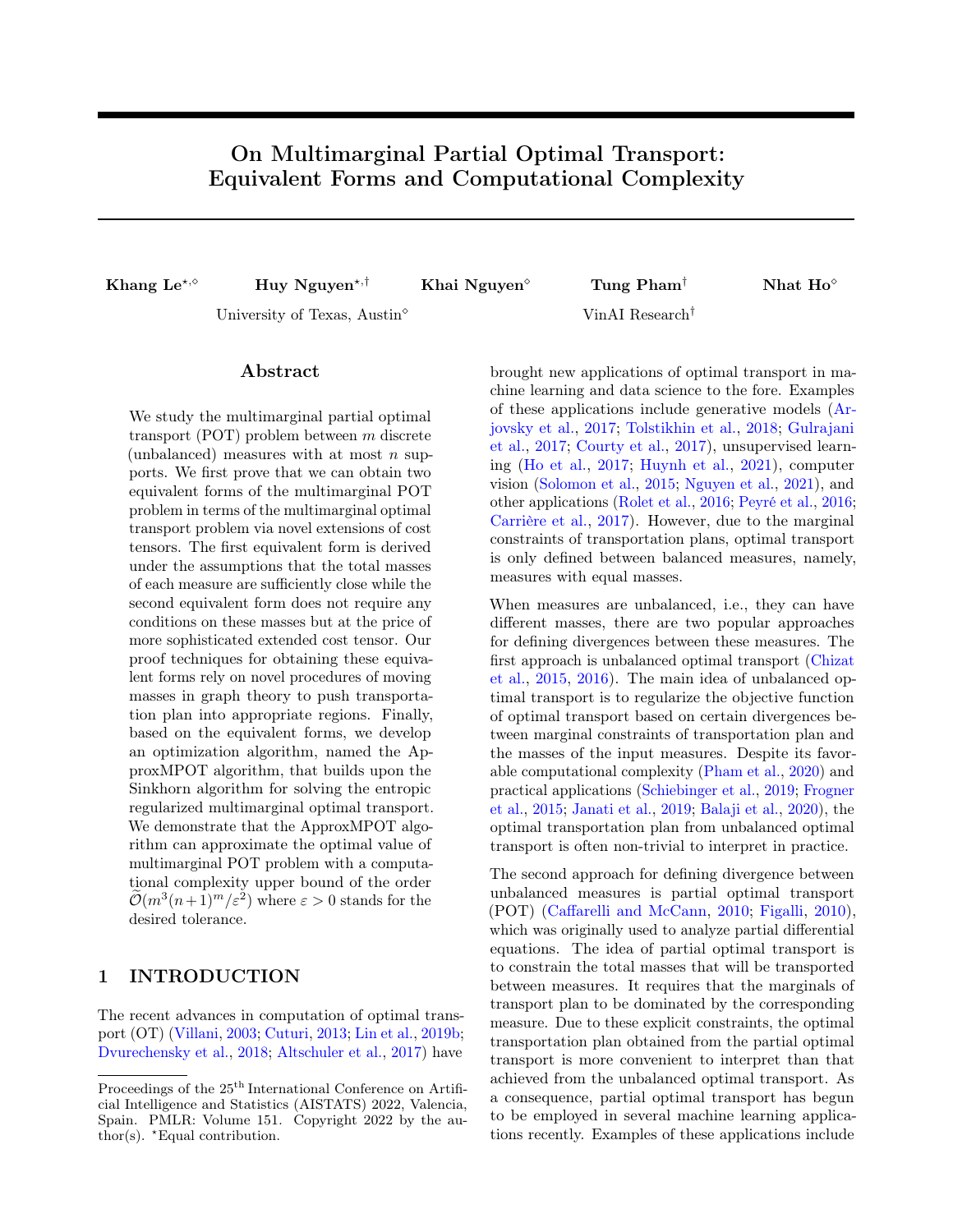#### <span id="page-2-7"></span><span id="page-2-2"></span>2.1 Optimal Transport

Assume that P and Q are discrete measures with at most  $n \geq 1$  supports such that  $P = \sum_{i=1}^{n} a_i \delta_{x_i}$  and  $Q = \sum_{j=1}^{n} b_j \delta_{y_j}$ . When P and Q have the same mass, i.e.,  $\|\mathbf{a}\|_1 = \|\mathbf{b}\|_1$ , the optimal transport (OT) distance between  $P$  and  $Q$  admits the following form:

$$
\mathbf{OT}(P,Q):=\min_{\mathbf{X}\in \Pi(\mathbf{a},\mathbf{b})}\langle \mathbf{C},\mathbf{X}\rangle,
$$

where C is a cost matrix whose entries are distances between the supports of these distributions,  $a :=$  $(a_1, \ldots, a_n)$ ,  $\mathbf{b} := (b_1, \ldots, b_n)$ , and the set of admissible couplings  $\Pi(a, b)$  is given by:

$$
\Pi(\mathbf{a},\mathbf{b}) := \{ \mathbf{X} \in \mathbb{R}_+^{n \times n} : \mathbf{X} \mathbf{1}_n = \mathbf{a}, \mathbf{X}^\top \mathbf{1}_n = \mathbf{b} \}. \tag{1}
$$

### <span id="page-2-3"></span>2.2 Partial Optimal Transport

As indicated in equation [\(1\)](#page-2-5), the OT formulation requires that  $P$  and  $Q$  have the same mass, i.e.,  $P$ and Q are balanced measures. To account for the settings when  $P$  and  $Q$  are unbalanced measures, namely,  $\|\mathbf{a}\|_1 \neq \|\mathbf{b}\|_1$ , we consider in this section an approach named Partial Optimal Transport (POT), which focuses on optimally transporting only a fraction  $0 \leq s \leq \min\{\|\mathbf{a}\|_1, \|\mathbf{b}\|_1\}$  of the mass. The set of all admissible couplings in that case is  $\Pi^s(\mathbf{a}, \mathbf{b}) := \{ \mathbf{X} \in \Pi^s(\mathbf{a}, \mathbf{b}) \}$  $\mathsf{R}_+^{n \times n}$ :  $\mathbf{X} \mathbf{1}_n \leq \mathbf{a}, \mathbf{X}^\top \mathbf{1}_n \leq \mathbf{b}, \mathbf{1}_n^\top \mathbf{X} \mathbf{1}_n = s$ , and the formulation of the POT distance can be written as

$$
\mathbf{POT}(P,Q) := \min_{\mathbf{X} \in \Pi^s(\mathbf{a},\mathbf{b})} \langle \mathbf{C}, \mathbf{X} \rangle.
$$

At the first sight, the POT problem seems to be more demanding with the appearance of two inequality constraints in  $\Pi^s(\mathbf{a}, \mathbf{b})$ . However, we can tackle these inequality constraints by adding dummy points  $x_{n+1}, y_{n+1}$  and extending the cost matrix as follows [\(Chapel et al.,](#page-8-18) [2020\)](#page-8-18):

$$
\bar{\mathbf{C}} = \begin{pmatrix} \mathbf{C} & \mathbf{0}_n \\ \mathbf{0}_n^\top & A \end{pmatrix},
$$

in which  $A > 0$ . We denote  $\bar{\mathbf{a}} = [\mathbf{a}, ||\mathbf{b}||_1 - s]$  and  $\bar{\mathbf{b}} =$  $[\mathbf{b}, \|\mathbf{a}\|_1 - s]$ . The following result from [\(Chapel et al.,](#page-8-18) [2020\)](#page-8-18) demonstrates that solving the POT problem between  $P$  and  $Q$  is equivalent to solving an OT problem between two measures with mass  $\|\mathbf{a}\|_1 + \|\mathbf{b}\|_1 - s$ .

<span id="page-2-6"></span>**Proposition 1** ([\(Chapel et al.,](#page-8-18) [2020\)](#page-8-18)). Under the assumption that  $A > 0$ , we have

$$
\min_{\mathbf{X} \in \Pi^s(\mathbf{a}, \mathbf{b})} \langle \mathbf{C}, \mathbf{X} \rangle = \min_{\bar{\mathbf{X}} \in \Pi(\bar{\mathbf{a}}, \bar{\mathbf{b}})} \langle \bar{\mathbf{C}}, \bar{\mathbf{X}} \rangle
$$

and the optimal solution  $X^*$  of the POT problem is exactly that of the OT problem, denoted by  $\bar{\mathbf{X}}^*$ , deprived from its last row and column.

The equivalent form in Proposition [1](#page-2-6) indicates that by using the Sinkhorn algorithm for solving the entropic version of  $\overline{O}T$  problem with cost matrix  $\bf{C}$  and the masses  $\bar{a}$ ,  $\bar{b}$ , the computational complexity of approximating the POT between two measures  $P$  and  $Q$  will be at the order of  $\mathcal{O}\left(\frac{(n+1)^2}{\epsilon^2}\right)$  $\frac{(+1)^2}{\varepsilon^2}$  where  $\varepsilon > 0$  stands for the desired tolerance.

### <span id="page-2-4"></span>2.3 Multimarginal Partial Optimal Transport

<span id="page-2-5"></span>We now consider an extension of the partial optimal transport to multimarginal partial optimal transport (MPOT) when we have more than two measures. Assume that we are given m measures  $P_1, \ldots, P_m$  with at most *n* supports that have weights  $\mathbf{r}_1, \ldots, \mathbf{r}_m$ , respectively. The transport cost tensor/matrix denoted by  $\mathbf{C} \in \mathbb{R}^{n^m}_+$  is also known in advance. Given a total mass of s that is needed to be transported, the multimarginal partial optimal transport wants to find a transport plan  $X^*$  such that the *i*-th marginals of  $X^*$  is a sub-measure of  $\mathbf{r}_i$  for all  $i \in [m]$  and the total transport cost is minimized. In formula,  $X^*$  is an optimal solution of the following problem:

<span id="page-2-0"></span>
$$
\mathbf{MPOT}(P_1, \dots, P_m) := \min_{X \in \Pi^s(\mathbf{r}_1, \dots, \mathbf{r}_m)} \langle \mathbf{C}, \mathbf{X} \rangle, \quad (2)
$$

where  $\Pi^s(\mathbf{r}_1,\ldots,\mathbf{r}_m)$  is defined as:

$$
\Pi^s(\mathbf{r}_1,\ldots,\mathbf{r}_m) := \left\{ \mathbf{X} \in \mathbb{R}_+^{n^m} : c_k(\mathbf{X}) \le \mathbf{r}_k, \forall k \in [m]; \right\}
$$

$$
\sum_{v \in [n]^m} X_v = s \right\}, \qquad (3)
$$

with  $[c_k(\mathbf{X})]_j = \sum_{i_\ell \in [n], \ell \neq k} X_{i_1,...,i_{k-1},j,i_{k+1},...,i_m}$ .

# <span id="page-2-1"></span>3 EQUIVALENT FORMS OF MULTIMARGINAL PARTIAL OPTIMAL TRANSPORT

In this section, we first present the challenges of extending the POT-OT equivalence in Proposition [1](#page-2-6) to the multimarginal case. Then, we provide two approaches to link the multimarginal POT problem with its multimarginal OT (MOT) counterpart by cost tensor expansions. Subsequently, we will look into an algorithm to approximate the solution of multimarginal POT problem, which is inspired by two equivalent forms.

Our proofs for the equivalent forms of multimarginal POT mostly play with "layers" of the (cost or plan) tensors, which is defined as follow: for a subset S of  $\{1, 2, \ldots, m\}$ , we denote by  $T_S$  the subset of tensor indices

$$
T_S := \{(i_1, \dots, i_m) \in [n+1]^m : i_\ell = n+1 \Leftrightarrow \ell \in S\}.
$$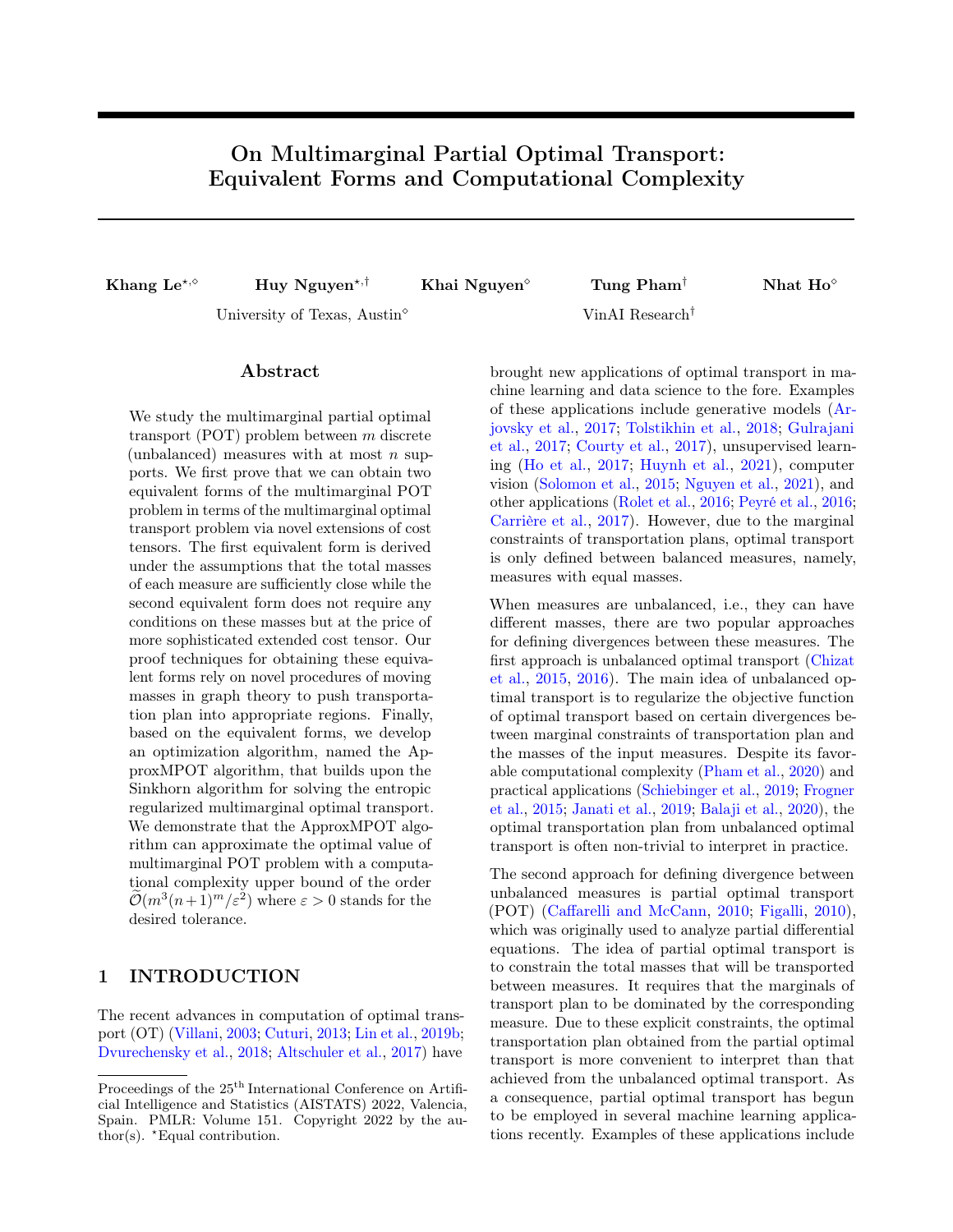<span id="page-3-3"></span>For example, when  $n = 2$  and  $m = 3$  and  $S = \{1, 2\}$ , then  $T_S = \{(3, 3, 1), (3, 3, 2)\}.$  For all subsets S of the same cardinality k, the union of  $T_S$  (i.e.,  $\cup_{|S|=k}T_S$ ) forms a layer of order  $k$  (namely the  $k$ -th layer), and if  $|S| = k$  then  $T_S$  is considered as a sublayer of this union. Thus, there are  $m + 1$  layers in the *m*-dimensional hypercube.

## 3.1 The Three-Marginal Partial Optimal Transport

To begin with, we will investigate the simplest case of multimarginal POT, i.e., when  $m = 3$ . We will examine the structure of this problem under this simple case, and show the reason why we have two approaches for deriving equivalent forms for the general case.

In Figure [2,](#page-5-0) the red square (or cube) denotes the cost matrix (or tensor) C, corresponding to the case  $m = 2$ (or  $m = 3$ ). When  $m = 2$ , by adding dummy points, the red square is extended by adding two green segments and a blue point corresponding to  $C_{(n+1,n+1)}$ . [\(Chapel](#page-8-18) [et al.,](#page-8-18) [2020\)](#page-8-18) then show that the supports (i.e., positive entries) of the optimal transport plan lie on the red and green regions, with the total mass of the red region being equal to s, by solving two linear equations of the marginals. Given the uniform cost on the green parts, the OT problem reduces to minimizing its objective function in the red square. Thus, solving the bi-marginal POT is equivalent to solve a OT problem. For  $m = 3$ , there are two ways to extend the cost tensor to form two different systems of equations in order to prove that the total mass of the red part is equal to s.

The first approach is to build a cost tensor such that the supports of the transport plan lie only on the red and green regions in Figure [2,](#page-5-0) and the second approach is to build a cost tensor such that the supports lie only on the red and blue regions. In the language of "layers", in the case  $m = 3$ , the green part and the blue part can be explicitly defined as  $\{v \in T_S : S \subset \{1,2,3\}, |S|=1\}$ and  $\{v \in T_S : S \subset \{1, 2, 3\}, |S| = 2\}$ , respectively.

The key idea of the equivalent forms is how to design mass-moving procedures inside the hyper-cube that keep the marginal constraints and decrease the objective function. After applying the procedure until we could not carry on further, the mass concentrates on the certain parts of the transport plan so that we can derive a system of linear equations to show that the total mass in the red region equals to s. Together with either the mass or the cost of the same layer of order  $1, 2, \ldots, m$  must be zero, it deduces the equivalence between the multimarginal POT and the multimarginal OT problems. Because the moving-mass procedure transports mass between neighbouring layers/regions, the closer between non-zero parts of the transport plan are, the easier to design plan to push mass into those parts is. From this point, we could see that the first extension is the more natural extension of the bi-marginal case, when the non-zero parts (red and green) of the optimal transport plan are close to each other under the Hamming distance. That leads to a simple design of the cost tensor. The second extension requires novel technique to deal with, since the red (non-zero) parts of the optimal transport plan are far from the blue parts. That requires a more sophisticated mass moving procedure as well as the more complicated structure of the weights in the cost tensor.

#### 3.2 The First Equivalent Form

Inspired by the extension technique in the bi-marginal case, we introduce the first equivalent form for the multimarginal POT problem. However, this equivalence comes at a cost of introducing additional conditions on the marginals that read

<span id="page-3-1"></span>
$$
\Sigma_r := \sum_{i=1}^m \|\mathbf{r}_i\|_1 \ge (m-1)\|\mathbf{r}_k\|_1 + s, \ \forall k \in [m]. \tag{4}
$$

These conditions are necessary for the extended marginals to be non-negative (see Theorem [1\)](#page-3-0). Note that these system of inequalities always hold for  $m = 2$ , and still hold for  $m \geq 3$  in several cases, for example, the total masses of each measure are the same (i.e.,  $\|\mathbf{r}_i\|_1 = \|\mathbf{r}_i\|_1$  for all  $i, j \in [m]$ ). We now state the first equivalent form under the conditions [\(4\)](#page-3-1).

<span id="page-3-0"></span>Theorem 1. Assume that the conditions [\(4\)](#page-3-1) are met. Let

$$
\bar{\mathbf{r}}_k^{(1)} = \left[ \mathbf{r}_k, \frac{1}{m-1} \Sigma_r - ||\mathbf{r}_k||_1 - \frac{1}{m-1} s \right]
$$

be extended marginals and  $\bar{\mathbf{C}}^{(1)} = \left[\bar{C}^{(1)}_v : v \in [n+1]^m \right]$  , where

$$
\bar{C}_v^{(1)} := \begin{cases} C_v & v \in T_? \\ A_i & v \in T_S, |S| = i \quad \forall i \in [m] \end{cases}
$$

be an extended cost tensor in which  $0 = A_1 < A_2 <$  $\ldots < A_m$ . Then, we find that

$$
\min_{\mathbf{X}\in\Pi^s(\mathbf{r}_1,\ldots,\mathbf{r}_m)}\langle\mathbf{C},\mathbf{X}\rangle = \min_{\bar{\mathbf{X}}\in\Pi(\bar{\mathbf{r}}_1^{(1)},\ldots,\bar{\mathbf{r}}_m^{(1)})}\langle\bar{\mathbf{C}}^{(1)},\bar{\mathbf{X}}\rangle. \tag{5}
$$

Moreover, assume that  $\bar{\mathbf{X}}^*$  is a minimizer of the multimarginal OT problem, then  $\mathbf{X}^*:=\mathbf{\bar{X}}^*_{[n]^m}$  is an optimal solution of the multimarginal POT problem.

<span id="page-3-2"></span>Example 1. To illustrate the result of Theorem [1,](#page-3-0) we assume that  $m = 3$ , i.e., 3-marginal setting, and  $||r_1||_1 = ||r_2||_1 = ||r_3||_1 = 1$ . Under this setting, the condition [\(4\)](#page-3-1) is satisfied. For simplicity, we set  $n = 2$ , meaning each marginal has two support points. Based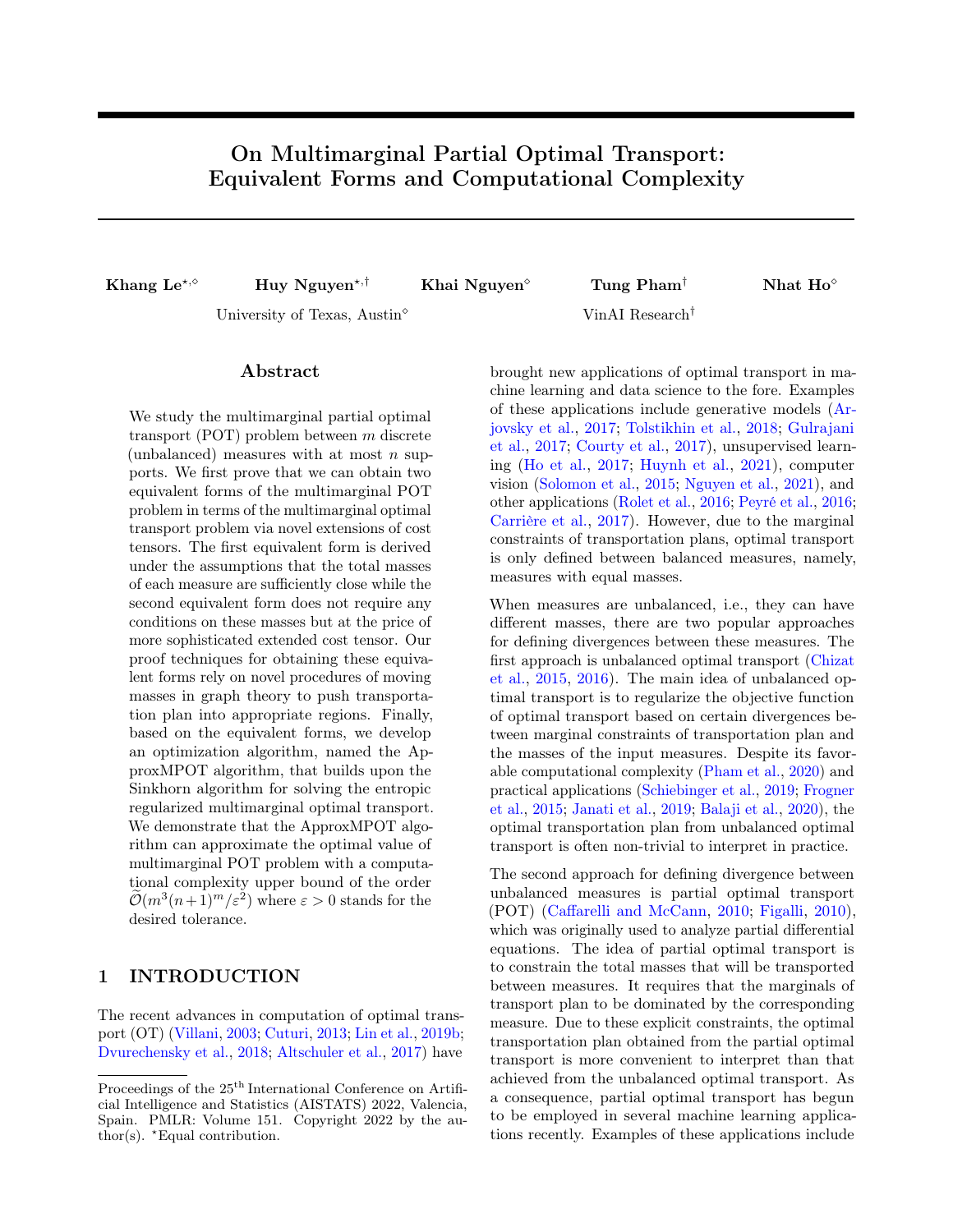<span id="page-4-2"></span>on Theorem [1,](#page-3-0) the extended cost tensor  $\bar{C}^{(1)}$  takes the following form:  $\bar{C}^{(1)}_{u_1} = 0, \bar{C}^{(1)}_{u_2} = 1, \bar{C}^{(1)}_{u_3} = 2$ , in which

$$
u_1 \in U_1 := \left\{ (3, 1, 1), (3, 1, 2), (3, 2, 1), (3, 2, 2), (1, 3, 1), (1, 3, 2), (2, 3, 1), (2, 3, 2), (1, 1, 3), (1, 2, 3), (2, 1, 3), (2, 2, 3) \right\};
$$
  

$$
u_2 \in U_2 := \left\{ (1, 3, 3), (2, 3, 3), (3, 1, 3), (3, 2, 3), (3, 3, 1), (3, 3, 2) \right\};
$$
  

$$
u_3 \in U_3 := \left\{ (3, 3, 3) \right\}.
$$

Remark [1](#page-3-0). Theorem 1 requires a simple condition that the sequence  $(A_i)$  needs to be monotone increasing. In comparison with [\(Chapel et al.,](#page-8-18) [2020\)](#page-8-18), they use the sequence  $(0, A)$  for the bi-marginal case. That resemblance partly explains why the first equivalence is the more natural extension of the bi-marginal case. The condition [\(4\)](#page-3-1) could be met in some situations, i.e., the values of  $\|\mathbf{r}_i\|_1$  are the same. However, in general, it is quite restrictive, since the condition requires that the magnitude of those positive measures are close to each other.

In order to prove the results of both Theorems [1](#page-3-0) and [2,](#page-5-1) we need Lemma [1](#page-4-0) which plays a key role in our proofs. More specifically, this lemma shows multiple ways to transport mass inside the multimarginal plan  $X$  such that the marginal constraints of  $X$  still hold. Since Lemma [1](#page-4-0) works on the hypercube  $\mathcal{C}_k = \{0,1\}^k$ , we start with some notations and definitions of the hypercube.

**Definition 1** (Hyper-cube and its graph). Let  $\mathcal{C}_k =$  $\{0,1\}^k = \{(i_1, \ldots, i_k) : i_\ell \in \{0,1\}\}$  be the hyper-cube of dimension k. The graph on hyper-cube  $\mathcal{C}_k$  is defined as follow: for  $u = (u_1, \ldots, u_k), v = (v_1, \ldots, v_k) \in C_k$ , u and v are connected if and only if there exists only one index j such that  $1 \leq j \leq k$  and  $u_j \neq v_j$ . In the language of distance, the Hamming distance between  $u$ and  $v$  is equal to  $1$ .

Definition 2 (Hyper-rectangle and its graph). Let  $m \geq k$  be two positive integers. Assume that  $u =$  $(u_1, \ldots, u_m), v = (v_1, \ldots, v_m) \in \mathbb{Z}^m$  and  $|\{u_i \neq v_i, 1 \leq$  $|i \leq m\}| = k$ . The hyper-rectangle which has u and v as two opposite vertices is defined as follow:

$$
\mathcal{P}(u, v) = \{(w_1, \dots, w_m) : w_i \in \{u_i, v_i\} \; \forall i \in [m]\}.
$$

Similarly, the graph on the hyper-rectangle is defined as follows :  $w = (w_1, \ldots, w_m)$  and  $\widetilde{w} = (\widetilde{w}_1, \ldots, \widetilde{w}_m)$ are connected if and only if there exists only one index  $\ell$  such that  $w_{\ell} \neq \widetilde{w}_{\ell}$ .

In graph theory, the graph of hyper-rectangle is the same as the graph of the hyper-cube. Hence, the bellow

<span id="page-4-1"></span>

Figure 1: Visualization of mass-moving procedures in Lemma [1](#page-4-0) for  $k = 3$ . Blue-filled circles represent vertices 0 and red-filled circles represent vertices 1, while the unfilled circles depict the neighbors of the color-corresponding filled nodes. The number, that is next to the node, i.e.,  $\epsilon$ , is the mass that node gains or loses in the mass-moving procedure.

lemma for the hyper-cube could be applied to the hyperrectangle as well.

<span id="page-4-0"></span>Lemma 1 (Preservative Mass Transportation on **Hypercube).** Let  $\mathcal{C}_k = \{0,1\}^k$  be a hyper-cube in the k-dimensional space. For each vertex  $v$  of the cube  $\mathcal{C}_k$ , we assign a mass number  $M_v$ . Assume that  $0 < \epsilon <$  $\min\{M_{\textbf{0}_k}, M_{\textbf{1}_k}\}$ , then each of the following operations will keep the quantity

$$
\sum_{one\ face\ of\ \mathcal C_k} M_v
$$

unchanged for any faces of the cube.

 $v \in$ 

(a) We move  $\frac{\epsilon}{2}$  mass from vertex  $u = \mathbf{0}_k$  to its neighbours  $\widetilde{u}$  and we move  $\frac{\epsilon}{2}$  mass from vertex  $v = \mathbf{1}_k$  to its notable we see that the odge  $(u, \widetilde{u})$  is notable to the neighbour  $\tilde{v}$  such that the edge  $(u, \tilde{u})$  is parallel to the edge  $(v, \tilde{v})$ .

(b) We move  $\frac{\epsilon}{k}$  mass from vertices  $\mathbf{0}_k$  and  $\mathbf{1}_k$  to each of their neighbours ( $\epsilon$  mass in total).

(c) We take away  $\epsilon$  and  $\frac{\epsilon}{k-1}$  mass from  $\mathbf{1}_k$  and  $\mathbf{0}_k$ , respectively. We add  $\frac{\epsilon}{k-1}$  to all k neighbours of  $\mathbf{1}_k$ .

An illustration of Lemma [1](#page-4-0) is in Figure [1,](#page-4-1) and the proof is deferred to Appendix [C.1.](#page-15-0)

Proof Sketch of Theorem [1.](#page-3-0) The full proof of Theorem [1](#page-3-0) can be found in Appendix [A.](#page-10-0) A key step in the proofs of equivalent forms is to show that  $\sum_{v \in T_7} \overline{X}^*_v = s$ , i.e., the total mass at the portion of  $\bar{\mathbf{X}}^*$  corresponding to the original cost tensor (the zeroth layer) is the total mass we want to transport in the original partial problem. To see this, we start by showing that there is some mass in the zeroth layer, i.e., there exists  $u \in T_7$  such that  $\bar{X}_u^* > 0$ . Next, we prove by contradiction that the mass of  $\overline{\mathbf{X}}^*$  only lies at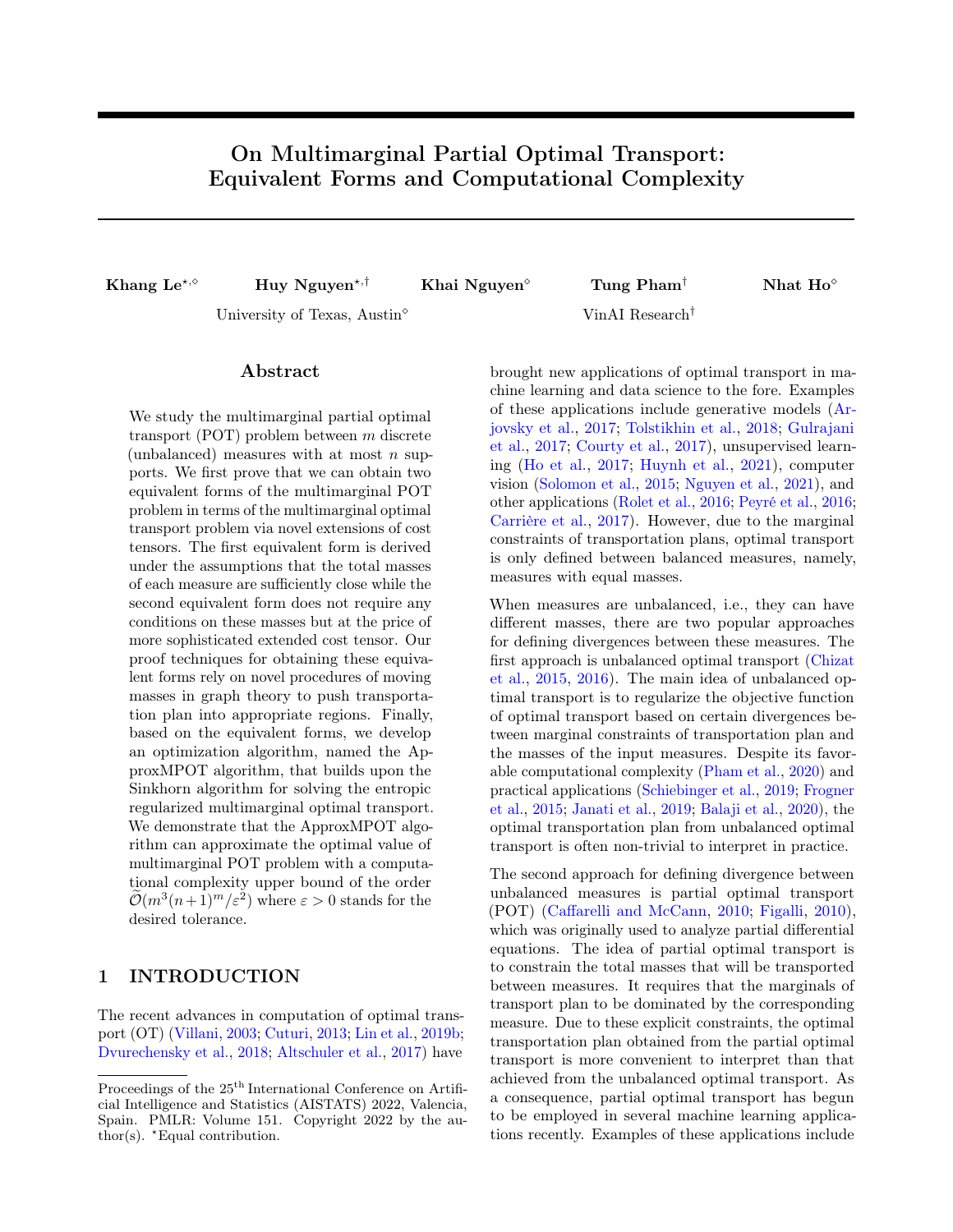<span id="page-5-0"></span>

Figure 2: An illustration for mass-moving procedures in the proof of the first equivalent form in two cases  $m = 2$  and  $m = 3$ , where the red part corresponds to the original supports of the cost plan and others are the extended,  $+\frac{\epsilon}{2}$  means adding  $\frac{\epsilon}{2}$  mass to that node, and  $-\frac{\epsilon}{2}$  means take away  $\frac{\epsilon}{2}$  mass from that node.

the zeroth layer and the first layer (which correspond to the red region and the green region in Figure [2,](#page-5-0) respectively), i.e.,  $\bar{X}_{v}^{*} = 0$  if  $v \notin T_{?} \cup (\cup_{j=1}^{m} T_{\{j\}})$ . If it is not the case, then we can construct a preservative mass-moving procedure (see Lemma [1](#page-4-0) and Figure [2\)](#page-5-0) involving the zeroth layer (in particular, the location  $u \in T_7$  with positive mass), and the cost design will invalidate the optimality of  $\bar{\mathbf{X}}^*$ . After that, the aforementioned key statement can be attained using some algebraic transformations on marginal constraints. Consequently, we get

$$
\begin{aligned} \min_{\bar{\mathbf{X}} \in \Pi(\bar{\mathbf{r}}_1, \ldots, \bar{\mathbf{r}}_m)} \langle \bar{\mathbf{C}}^{(1)}, \bar{\mathbf{X}} \rangle &= \langle \bar{\mathbf{C}}, \bar{\mathbf{X}}^* \rangle \\ &\geq \min_{\mathbf{X} \in \Pi^s(\mathbf{r}_1, \ldots, \mathbf{r}_m)} \langle \mathbf{C}, \mathbf{X} \rangle, \end{aligned}
$$

and we prove that the equality by showing the inverse inequality, which is done via some construction of  $X^*$ based on  $\mathbf{X}^*$ .  $\Box$ 

### 3.3 The Second Equivalent Form

The first equivalent form requires the total masses  $\|\mathbf{r}_i\|_1$  where  $1 \leq i \leq m$  to satisfy the condition [\(4\)](#page-3-1), which can be undesirable under general settings of unbalanced measures. To circumvent this limitation of the first equivalence, we propose another equivalent form to the multimarginal POT problem, where the extended cost tensor is more sophisticated and less sparse than that of the first equivalent form. However, no additional conditions are needed for the second equivalence, except the conditions  $s \leq ||\mathbf{r}_i||_1$  for all  $j \in [m]$ , which are apparently essential in the original formulation of multimarginal POT.

<span id="page-5-2"></span>

Figure 3: An illustration for mass-moving procedures in the proof of the second equivalent form when  $m = 3$ .

<span id="page-5-1"></span>**Theorem 2.** Let  $\{D_i\}_{i=0}^m$  be a sequence satisfying  $D_0 = \|\mathbf{C}\|_{\infty}, D_{m-1} = 0, D_m > 0$ . Furthermore, suppose that  $(D_0, D_1, D_2)$  is a concave sequence when  $m = 3$ , while for  $m \geq 4$ , we assume

$$
\Delta_i^{(2)} \le (m-1-i)\Delta_{i+1}^{(2)} \le 0, \quad \forall i \in [m-3],
$$

where  $\Delta_i^{(2)} := D_{i+1} + D_{i-1} - 2D_i$ . Let  $\bar{\mathbf{r}}_k^{(2)} = \left[\mathbf{r}_k, \sum \right]$  $i{\neq}k$  $\|\mathbf{r}_i\|_1 - (m-1)s\right]$ 

be extended marginals and  $\bar{\mathbf{C}}^{(2)} = \left[\bar{C}_v^{(2)}: v \in [n+1]^m \right]$  , where

$$
\bar{C}_v^{(2)} = \begin{cases} C_v & v \in T_7 \\ D_i & v \in T_S, |S| = i \quad \forall i \in [m] \end{cases}
$$

be an extended cost tensor. Then,

$$
\min_{\mathbf{X}\in\Pi^s(\mathbf{r}_1,\ldots,\mathbf{r}_m)}\langle\mathbf{C},\mathbf{X}\rangle = \min_{\bar{\mathbf{X}}\in\Pi(\bar{\mathbf{r}}_1^{(2)},\ldots,\bar{\mathbf{r}}_m^{(2)})}\langle\bar{\mathbf{C}}^{(2)},\bar{\mathbf{X}}\rangle. \tag{6}
$$

Similar to Theorem [1,](#page-3-0) assume that  $\bar{\mathbf{X}}^*$  is a minimizer of the multimarginal OT problem, then  $\mathbf{X}^*:=\mathbf{\bar{X}}_{[n]^{m}}^{*}$  is an optimal solution of the multimarginal POT problem.

Proof Sketch of Theorem [2.](#page-5-1) For the full proof, the readers can refer to Appendix [B.](#page-12-0) Note that each layer can be decomposed into corresponding sublayers (e.g., the first layer  $|S| = 1$  consists of three sublayers  $T_{\{1\}}, T_{\{2\}}, T_{\{3\}}$  corresponding to the green region in Figure [3\)](#page-5-2). The first step is to show that the supports of the optimal transportation plan (called optimal supports) must lie in a sequence of nested sublayers when their orders are in  $[m-2]$ ; if not, use a mass-moving procedure (depicted on Figure [3,](#page-5-2) left) built on nodes in two sublayers of the same layer to lower the objective function. This is due to the concavity of the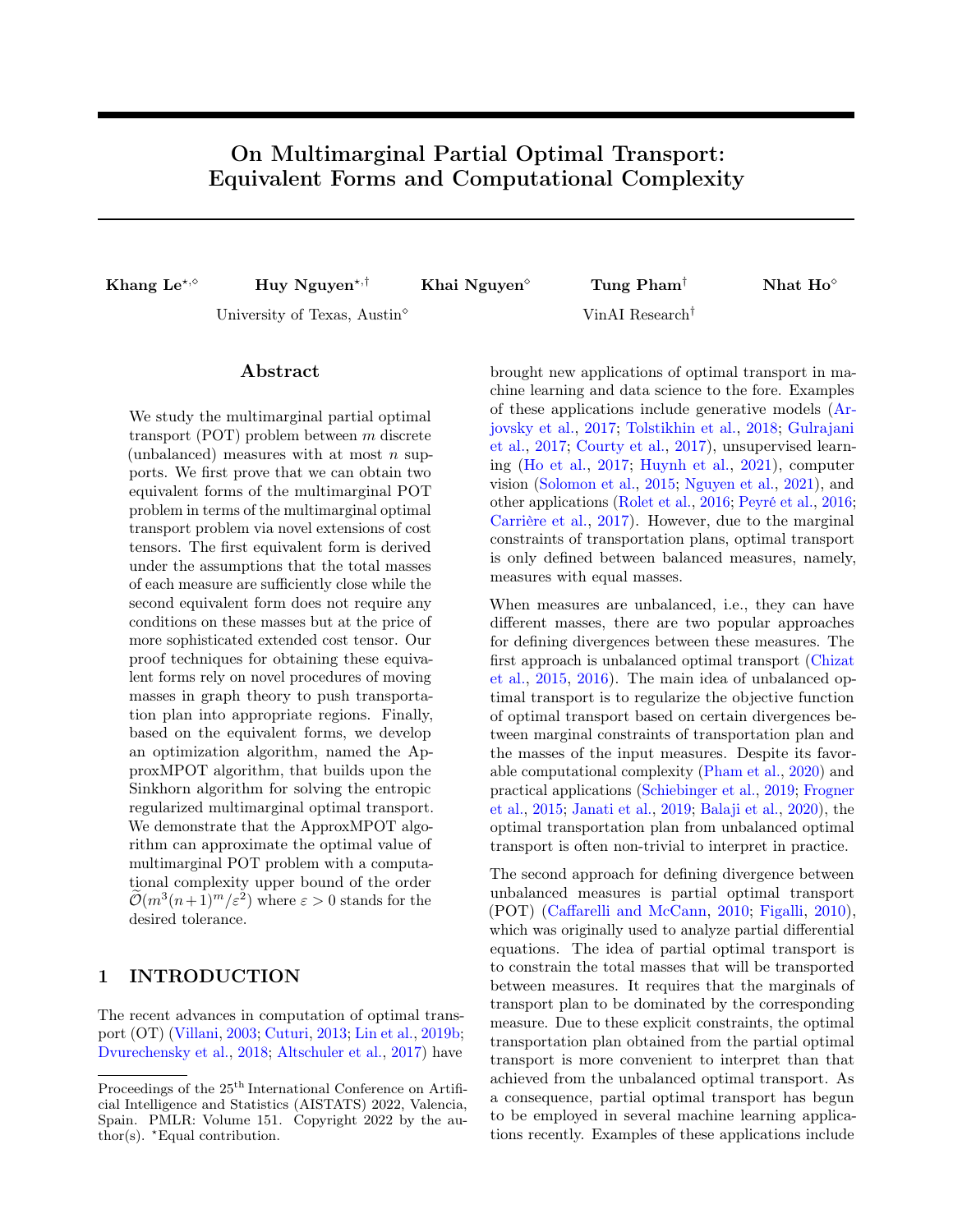<span id="page-6-4"></span>constructed cost sequence  $\{D_i\}_{i=1}^{m-2}$  (see Theorem [2\)](#page-5-1). The next step is to show that the optimal supports must not lie in the layers of order  $1, 2, \ldots, m-2$ , which relies on the procedure between one of the layers of order  $1, \ldots, m-2$  and the layer of order  $m-1$  (see Figure [3,](#page-5-2) right), and also due to the noted concavity and  $D_{m-1} = 0$ . Thus, the optimal supports must lie in the original layer (i.e., the red  $T<sub>2</sub>$ ) and the two last (blue and yellow) layers. Finally, simple derivations show that the total optimal mass on the original layer is s, and subsequent reasoning is similar to the last step in the proof of Theorem [1.](#page-3-0)  $\Box$ 

Remark [2](#page-5-1). Theorem 2 requires some conditions on the second order of difference of the sequence  $(D_i)$  that trade o for having no conditions on the  $r_i$ . Given the sequence  $(\Delta_i^{(2)})$  and let  $\Delta_i^{(1)} := D_{i+1} - D_i$ , we could build up the sequence  $(D_i)$  as follows:

$$
D_i = \Delta_{i-1}^{(1)} + \ldots + \Delta_0^{(1)} + D_0
$$
  
=  $\Delta_{i-1}^{(2)} + 2\Delta_{i-2}^{(2)} + \ldots + (i-1)\Delta_1^{(2)} + i\Delta_0^{(1)} + D_0.$ 

When all the chosen  $\Delta_j^{(2)}$  satisfying the conditions  $\Delta_j^{(2)} \le (m-1-j)\Delta_{j+1}^{(2)} \le 0$  (e.g.,  $\Delta_j^{(2)} = -(m-1-i)!$ ), we choose  $\Delta_0^{(1)} = -\frac{\sum_{i=1}^{m-2} (m-1-i)\Delta_i^{(2)} + D_0}{m-1}$ , which leads to the fact that  $D_{m-1} = 0$ . Then, the sequence  $(D_i)$ satisfies all the required conditions. Since the sequence  $(D_i)$  is concave, its minimum will be at the end terms of the sequence, which are  $D_{m-1}$  and  $D_0$ . This means that other  $D_i$  cannot be negative.

Example 2. Similar to Example [1,](#page-3-2) we illustrate the construction of the extended cost tensor in Theorem [2](#page-5-1) under the 3-marginal setting, i.e.,  $m = 3$ , and  $||r_1||_1 =$  $||r_2||_1 = ||r_3||_1 = 1$ . For simplicity, we set  $n = 2$ , meaning that each marginal has two support points. Based on Theorem [2,](#page-5-1) the extended cost tensor  $\bar{C}^{(2)}$ takes the following form

$$
\bar{C}_u^{(2)} = \begin{cases} D_1, & u \in U_1 \\ 0, & u \in U_2 \\ D_3, & u \in U_3 \end{cases}
$$

where we choose  $D_1 > D_0 = \max_{u \in [n]^m} C_u$  and  $D_3 > 0$ while  $U_1, U_2, U_3$  are defined as in Example [1.](#page-3-2) Here, the sequence  $D_0, D_1, D_2$  is already concave.

## 3.4 Algorithmic Developments

In this section, we briefly derive algorithmic procedure to approximate the multimarginal partial optimal transport problem based on the previous equivalences, as well as the computational complexity of the approximating algorithms. Algorithm [1](#page-6-1) is the approximating algorithm based on the Sinkhorn procedure (namely <span id="page-6-1"></span>Algorithm 1 ApproxMPOT

 $\textbf{Parameters:}\ \textbf{C}, \{\textbf{r}_i\}_{i=1}^m, s, \eta, \varepsilon$ Extend the cost tensor **C** into **C** and  $\{r_i\}_{i=1}^m$  into  $\{\bar{\mathbf{r}}_i\}_{i=1}^m$  $\{\bar{\mathbf{r}}_i\}_{i=1}^m$  $\{\bar{\mathbf{r}}_i\}_{i=1}^m$  according to Theorem 1 or Theorem [2](#page-5-1) Compute  $\bar{\mathbf{X}}^k$  = SinkhornMOT( $\bar{\mathbf{C}}$ ,  $\eta$ ,  $\{\bar{\mathbf{r}}_i\}_{i=1}^m$ ,  $\varepsilon$ ), where  $k$  is the number of Sinkhorn iterations Let  $\mathbf{X}^k = \bar{\mathbf{X}}^k[1:n,\ldots,1:n]$ return  $X^k$ 

SinkhornMOT) to solve entropic-regularized multimarginal OT given in [\(Lin et al.,](#page-8-24) [2019a,](#page-8-24) Algorithm 3). Interestingly, the computational complexity of the multimarginal POT can also be derived from that of multimarginal OT. Before stating that complexity result, we first define the notion of  $\varepsilon$ -approximated multimarginal partial transportation plan.

<span id="page-6-2"></span>**Definition 3** (ε-approximation). The tensor  $\widehat{\mathbf{X}} \in \mathbb{R}^{n^m}_+$ is called an ε-approximated multimarginal partial transportation plan if  $c_k(\mathbf{X}) \leq r_k$  for any  $k \in [m]$  and the following inequality holds true,

$$
\langle \mathbf{C}, \widehat{\mathbf{X}} \rangle \leq \langle \mathbf{C}, \mathbf{X}^{\star} \rangle + \varepsilon,
$$

where  $X^*$  is defined as an optimal solution of the multimarginal POT problem [\(2\)](#page-2-0).

Given Definition [3,](#page-6-2) we have the following proposition about the computational complexity of ApproxMPOT algorithm for approximating the multimarginal POT problem.

<span id="page-6-3"></span>**Proposition 2.** Algorithm [1](#page-6-1) returns an  $\varepsilon$ approximated multimarginal partial transportation plan  $X^k$  within  $\mathcal{O}\left(\frac{m^3(n+1)^m\|\bar{\mathbf{C}}\|_\infty^2\log(n+1)}{\varepsilon^2}\right)$  arithmetic operations where  $\bar{C}$  is a given cost tensor in either Theorem [1](#page-3-0) or Theorem [2.](#page-5-1)

The proof of Proposition [2](#page-6-3) is in Appendix [C.2.](#page-16-0)

## <span id="page-6-0"></span>4 EMPIRICAL STUDY

A Simple Illustration of Robustness. In this experiment, we empirically verify that MPOT is more robust to outliers compared to MOT, in the sense the optimal MPOT cost is less sensitive in the appearance of noisy marginal support. We consider three empirical measures of 10 supports sampled from  $\mathcal{N}((0,0), I_2)$ ,  $\mathcal{N}((1,1), I_2)$ , and  $\mathcal{N}((-1,1), I_2)$ respectively, and gradually inject  $n_0 \in \{1, 2, 3, 4, 5\}$ noisy support points drawn from faraway Gaussians  $\mathcal{N}((0,5), I_2), \mathcal{N}((5,5), I_2), \text{ and } \mathcal{N}((-5,5), I_2), \text{ response-}$ tively. The weights on the total  $10 + n_0$  support points are set uniformly. The corresponding MOT and MPOT costs (with squared Euclidean ground metric) are reported in Figure [4,](#page-7-1) which highlights the expected behavior.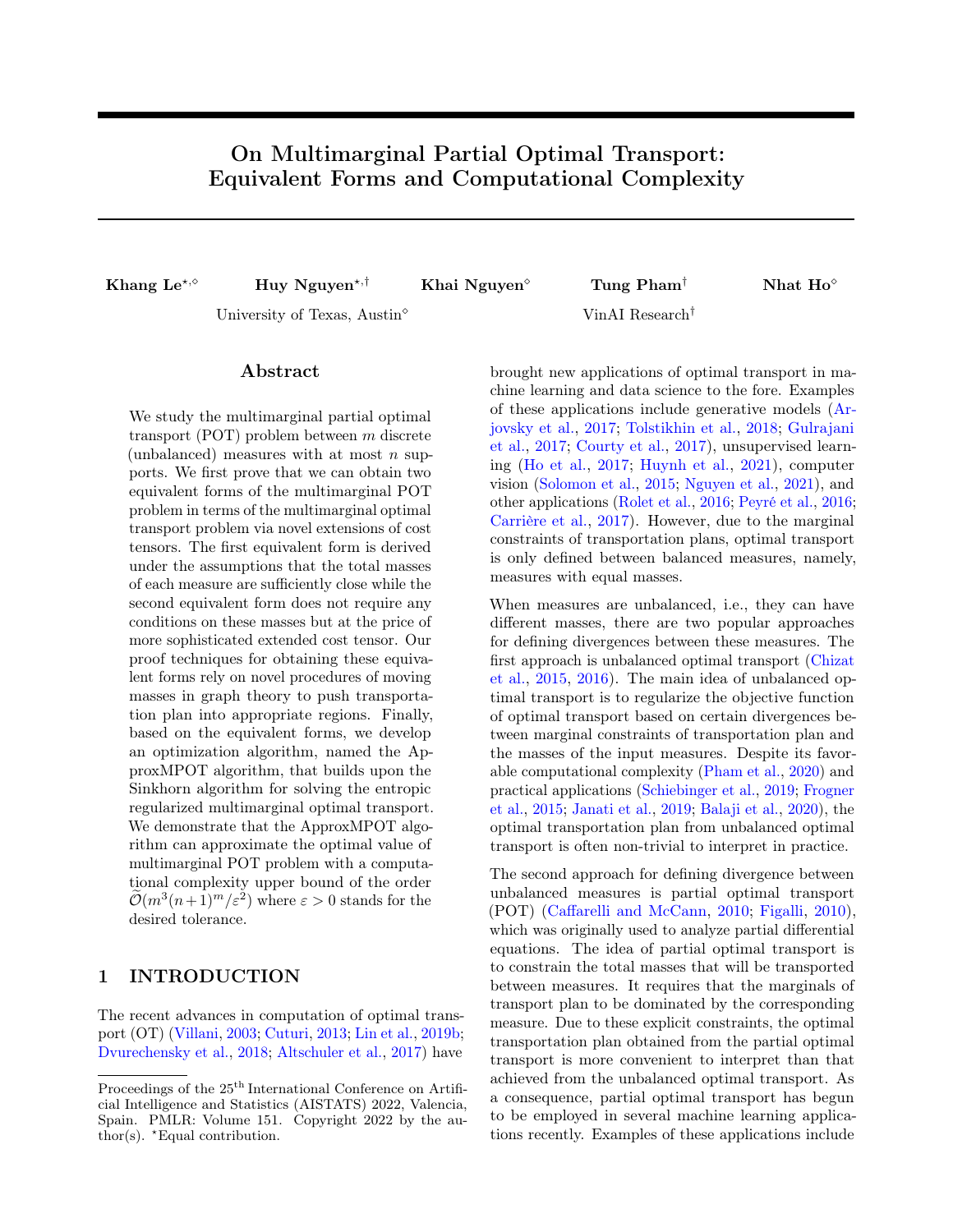<span id="page-7-4"></span><span id="page-7-1"></span>

Figure 4: Robustness of the transportation cost of MPOT compared to MOT when injecting noise into three marginals. Left: MPOT and MOT in comparison. Right: MPOT with different prespecified mass  $s \in \mathbb{R}$  $\{0.6, 0.7, 0.8, 0.9\}.$ 

Partial Barycenter. It is known that the multimarginal partial optimal transport is equivalent to the partial barycenter problem [\(Kitagawa and Pass,](#page-8-21) [2015,](#page-8-21) Proposition 1.1). In this experiment, we investigate the robust behavior of MPOT by using it to compute the (partial) barycenter of three corrupted Gaussian measures. Specifically, we present each Gaussian measure by a histogram over 100 support points, where the masses on these points come from a mixture of two Gaussian distribution with weights 0.9 and 0.1 (the former corresponds to the true underlying distribution, while the latter is the noise - this simulates Huber's 0.1-contamination model). The detail can be found in the Figure [5,](#page-7-2) in which we plot three barycenters: one corresponding to the standard optimal transport, one to the partial optimal transport, and one coming from solving a MPOT problem [\(Benamou et al.,](#page-8-22) [2015,](#page-8-22) Section 5.3). These barycenters are computed using convex solvers [\(Agrawal et al.,](#page-8-25) [2018\)](#page-8-25) on the corresponding entropic-regularized formulations with  $\eta = 1$  for smoother visualization. It is apparent that the histograms from the partial barycenter problem and from MPOT resemble each other, and are not affected by outliers (while the OT-based histogram is).

Empirical Convergence of ApproxMPOT. Next, we take a look into the convergence of our approximating algorithm for different regularization values. Specifically, we set  $m = 3, n = 10, s = 0.8$  and run the algorithm for  $\eta \in \{0.01, 0.1, 1\}$  then plot the objective values over iterations. The optimal value of unregularized problem is computed by a convex solver [\(Agrawal et al.,](#page-8-25) [2018\)](#page-8-25). As we can see from the plot in Figure [6,](#page-7-3) small  $\eta$  converges slower, but large  $\eta$  may result in an inaccurate approximation.

## <span id="page-7-0"></span>5 CONCLUSION

In this paper, we study the multimarginal partial optimal transport problem between  $m \geq 2$  (unbalanced)

<span id="page-7-2"></span>

Figure 5: Robustness of multimarginal partial optimal transport. Left: three corrupted Gaussian histograms of  $0.9 \cdot \mathcal{N}(50, 25) + 0.1 \cdot \mathcal{N}(5, 4)$  (blue),  $0.9 \cdot \mathcal{N}(45) + 0.1 \cdot$  $\mathcal{N}(90, 4)$  (orange),  $0.9 \cdot \mathcal{N}(55, 9) + 0.1 \cdot \mathcal{N}(10, 9)$  (green). Right: the standard OT barycenter (red), the partial OT barycenter (green), and the barycenter computed by MPOT (blue). The partial algorithms are run with total masses of 0.8.

<span id="page-7-3"></span>

Figure 6: Convergence of ApproxMPOT. The red line is the optimal value of the unregularized problem, while three other lines correspond to different runs of the algorithm for solving the regularized problems with different values of  $\eta$ .

discrete measures with at most n supports. We first establish two equivalent forms of the multimarginal POT problem in terms of the multimarginal OT problem via novel extensions of the cost tensors. Our proof techniques are based on sophisticated procedures of designing extended cost tensors and of moving masses such that the transportation plan will put its mass into appropriate regions. Based on these equivalent forms, we then develop an optimization algorithm, named ApproxMPOT algorithm, for approximating the multimarginal POT with a computational complexity upper bound of the order  $\tilde{\mathcal{O}}(m^3(n+1)^m/\varepsilon^2)$  where  $\varepsilon > 0$  is the tolerance.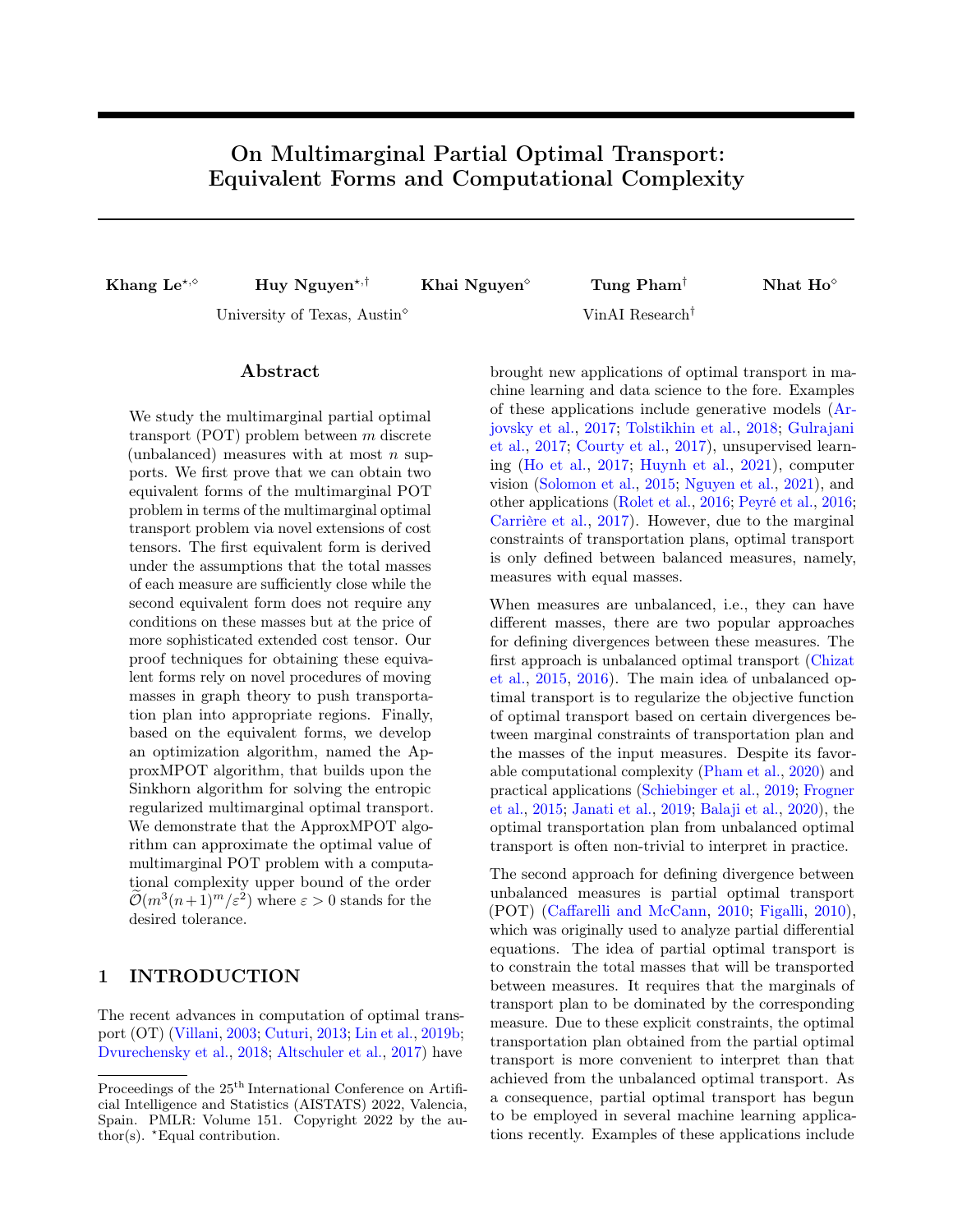#### References

- <span id="page-8-25"></span>A. Agrawal, R. Verschueren, S. Diamond, and S. Boyd. A rewriting system for convex optimization problems. Journal of Control and Decision, 5(1):42–60, 2018. (Cited on page [8.](#page-7-4))
- <span id="page-8-3"></span>J. Altschuler, J. Weed, and P. Rigollet. Near-linear time approximation algorithms for optimal transport via Sinkhorn iteration. In Advances in neural information processing systems, pages 1964–1974, 2017. (Cited on page [1.](#page-0-0))
- <span id="page-8-4"></span>M. Arjovsky, S. Chintala, and L. Bottou. Wasserstein generative adversarial networks. In International conference on machine learning, pages 214–223, 2017. (Cited on page [1.](#page-0-0))
- <span id="page-8-14"></span>Y. Balaji, R. Chellappa, and S. Feizi. Robust optimal transport with applications in generative modeling and domain adaptation. In NeurIPS, 2020. (Cited on page [1.](#page-0-0))
- <span id="page-8-22"></span>J.-D. Benamou, G. Carlier, M. Cuturi, L. Nenna, and G. Peyré. Iterative Bregman projections for regularized transportation problems. SIAM Journal on Scientific Computing, 37(2):A1111–A1138, 2015. (Cited on pages [2](#page-1-1) and [8.](#page-7-4))
- <span id="page-8-17"></span>N. Bonneel and D. Coeurjolly. SPOT: Sliced partial optimal transport. ACM Transactions on Graphics (TOG), 38(4):1–13, 2019. (Cited on page [2.](#page-1-1))
- <span id="page-8-15"></span>L. Caffarelli and R. J. McCann. Free boundaries in optimal transport and Monge-Ampère obstacle problems. Annals of Mathematics, pages 673–730, 2010. (Cited on page [1.](#page-0-0))
- <span id="page-8-9"></span>M. Carrière, M. Cuturi, and S. Oudot. Sliced Wasserstein kernel for persistence diagrams. In International conference on machine learning, pages 1–10, 2017. (Cited on page [1.](#page-0-0))
- <span id="page-8-18"></span>L. Chapel, M. Z. Alaya, and G. Gasso. Partial optimal transport with applications on positive-unlabeled learning. In Advances in Neural Information Processing Systems, volume 33, pages 2903–2913. Curran Associates, Inc., 2020. (Cited on pages [2,](#page-1-1) [3,](#page-2-7) [4,](#page-3-3) and [5.](#page-4-2))
- <span id="page-8-10"></span>L. Chizat, G. Peyré, B. Schmitzer, and F.-X. Vialard. Unbalanced optimal transport: Dynamic and Kantorovich formulation. Arxiv preprint Arxiv: 1508.05216, 2015. (Cited on page [1.](#page-0-0))
- <span id="page-8-11"></span>L. Chizat, G. Peyré, B. Schmitzer, and F. Vialard. Scaling algorithms for unbalanced transport problems. ArXiv Preprint: 1607.05816, 2016. (Cited on page [1.](#page-0-0))
- <span id="page-8-6"></span>N. Courty, R. Flamary, D. Tuia, and A. Rakotomamonjy. Optimal transport for domain adaptation. IEEE Transactions on Pattern Analysis and Machine Intelligence, 39(9):1853–1865, 2017. (Cited on page [1.](#page-0-0))
- <span id="page-8-0"></span>M. Cuturi. Sinkhorn distances: Lightspeed computation of optimal transport. In Advances in Neural

Information Processing Systems, pages 2292–2300, 2013. (Cited on page [1.](#page-0-0))

- <span id="page-8-2"></span>P. Dvurechensky, A. Gasnikov, and A. Kroshnin. Computational optimal transport: Complexity by accelerated gradient descent is better than by Sinkhorn's algorithm. In International conference on machine learning, pages 1367–1376, 2018. (Cited on page [1.](#page-0-0))
- <span id="page-8-16"></span>A. Figalli. The optimal partial transport problem. Archive for Rational Mechanics and Analysis, page 533–560, 2010. (Cited on page [1.](#page-0-0))
- <span id="page-8-12"></span>C. Frogner, C. Zhang, H. Mobahi, M. Araya, and T. A. Poggio. Learning with a Wasserstein loss. In Advances in Neural Information Processing Systems, pages 2053–2061, 2015. (Cited on page [1.](#page-0-0))
- <span id="page-8-23"></span>W. Gangbo and A. Swiech. Optimal maps for the multidimensional Monge-Kantorovich problem. Communications on Pure and Applied Mathematics, 51(1): 23–45, 1998. (Cited on page [2.](#page-1-1))
- <span id="page-8-5"></span>I. Gulrajani, F. Ahmed, M. Arjovsky, V. Dumoulin, and A. C. Courville. Improved training of Wasserstein GANs. In Advances in Neural Information Processing Systems, pages 5767–5777, 2017. (Cited on page [1.](#page-0-0))
- <span id="page-8-7"></span>N. Ho, X. Nguyen, M. Yurochkin, H. Bui, V. Huynh, and D. Phung. Multilevel clustering via Wasserstein means. In *ICML*, 2017. (Cited on page [1.](#page-0-0))
- <span id="page-8-8"></span>V. Huynh, N. Ho, N. Dam, L. Nguyen, M. Yurochkin, H. Bui, and D. Phung. On efficient multilevel clustering via Wasserstein distances. Journal of Machine Learning Research, pages 1–43, 2021. (Cited on page [1.](#page-0-0))
- <span id="page-8-13"></span>H. Janati, M. Cuturi, and A. Gramfort. Wasserstein regularization for sparse multi-task regression. In AISTATS, 2019. (Cited on page [1.](#page-0-0))
- <span id="page-8-19"></span>K. Kawano, S. Koide, and K. Otaki. Partial Wasserstein covering. Arxiv preprint Arxiv: 2106.00886, 2021. (Cited on page [2.](#page-1-1))
- <span id="page-8-21"></span>J. Kitagawa and B. Pass. The multi-marginal optimal partial transport problem. Forum of Mathematics, Sigma, [2](#page-1-1)015. (Cited on pages 2 and [8.](#page-7-4))
- <span id="page-8-20"></span>T. Le and T. Nguyen. Entropy partial transport with tree metrics: Theory and practice. In AISTATS, 2021. (Cited on page [2.](#page-1-1))
- <span id="page-8-24"></span>T. Lin, N. Ho, M. Cuturi, and M. I. Jordan. On the complexity of approximating multimarginal optimal transport. arXiv preprint arXiv:1910.00152, 2019a. (Cited on pages [2,](#page-1-1) [7,](#page-6-4) and [17.](#page-16-1))
- <span id="page-8-1"></span>T. Lin, N. Ho, and M. I. Jordan. On efficient optimal transport: An analysis of greedy and accelerated mirror descent algorithms. ICML, 2019b. (Cited on page [1.](#page-0-0))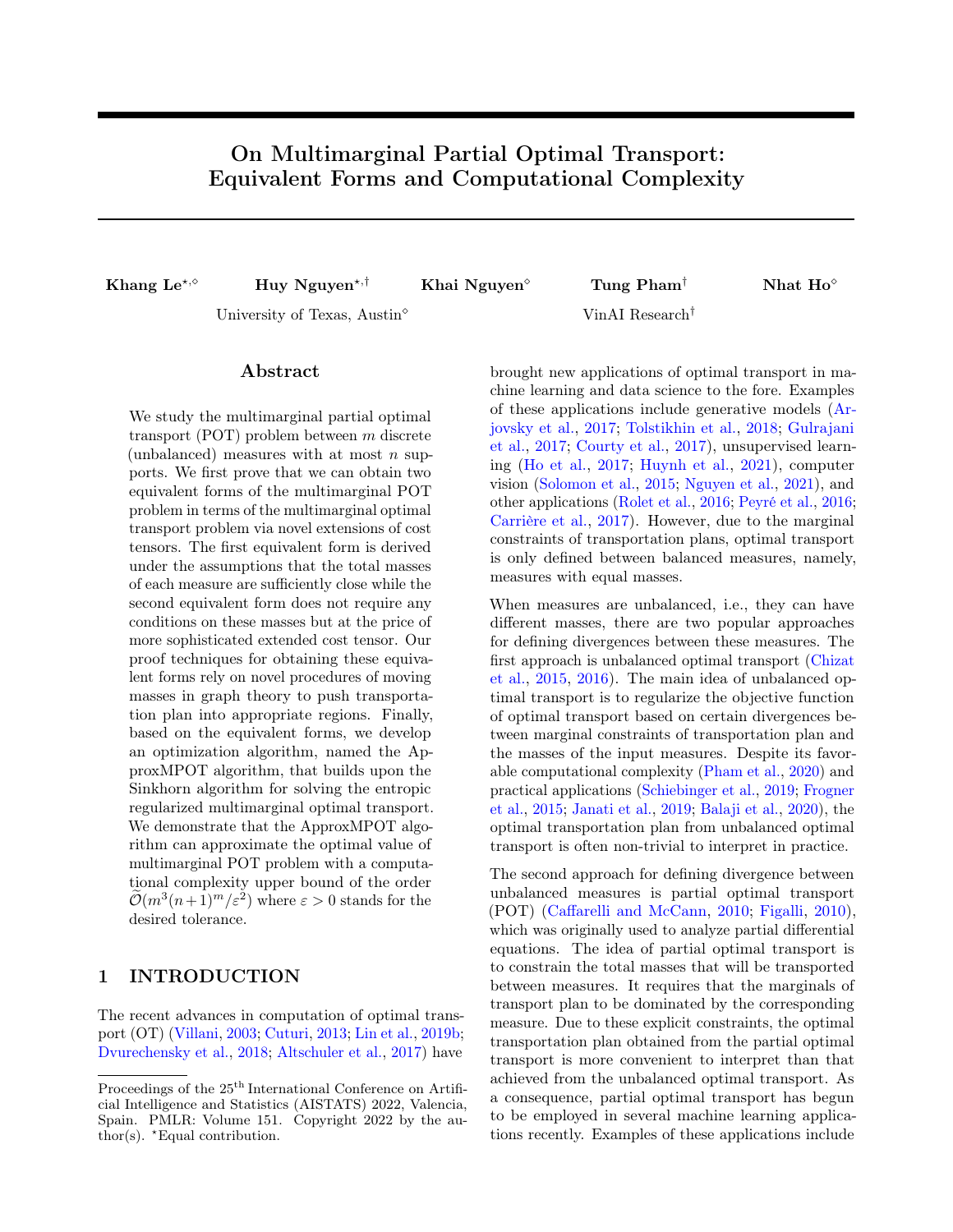- <span id="page-9-9"></span>T. Lin, C. Fan, N. Ho, M. Cuturi, and M. I. Jordan. Projection robust Wasserstein distance and Riemannian optimization. arXiv preprint arXiv:2006.07458, 2020. (Cited on page [2.](#page-1-1))
- <span id="page-9-3"></span>T. Nguyen, Q.-H. Pham, T. Le, T. Pham, N. Ho, and B.-S. Hua. Point-set distances for learning representations of 3D point clouds. In ICCV, 2021. (Cited on page [1.](#page-0-0))
- <span id="page-9-10"></span>B. Pass. Multi-marginal optimal transport: Theory and applications. ESAIM: Mathematical Modelling and Numerical Analysis, 49(6):1771–1790, 2015. (Cited on page [2.](#page-1-1))
- <span id="page-9-5"></span>G. Peyré, M. Cuturi, and J. Solomon. Gromov-Wasserstein averaging of kernel and distance matrices. In ICML, pages 2664–2672, 2016. (Cited on page [1.](#page-0-0))
- <span id="page-9-6"></span>K. Pham, K. Le, N. Ho, T. Pham, and H. Bui. On unbalanced optimal transport: An analysis of sinkhorn algorithm. In ICML, 2020. (Cited on page [1.](#page-0-0))
- <span id="page-9-4"></span>A. Rolet, M. Cuturi, and G. Peyré. Fast dictionary learning with a smoothed Wasserstein loss. In AIS-TATS, pages 630–638, 2016. (Cited on page [1.](#page-0-0))
- <span id="page-9-8"></span>P.-E. Sarlin, D. DeTone, T. Malisiewicz, and A. Rabinovich. SuperGlue: Learning feature matching with graph neural networks. In CVPR, 2020. (Cited on page [2.](#page-1-1))
- <span id="page-9-7"></span>G. Schiebinger et al. Optimal-transport analysis of single-cell gene expression identifies developmental trajectories in reprogramming. Cell, 176:928–943, 2019. (Cited on page [1.](#page-0-0))
- <span id="page-9-2"></span>J. Solomon, F. Goes, G. Peyré, M. Cuturi, A. Butscher, A. Nguyen, T. Du, and L. Guibas. Convolutional Wasserstein distances: Efficient optimal transportation on geometric domains. In SIGGRAPH, 2015. (Cited on page [1.](#page-0-0))
- <span id="page-9-1"></span>I. Tolstikhin, O. Bousquet, S. Gelly, and B. Schölkopf. Wasserstein auto-encoders. In International Conference on Learning Representations (ICLR 2018), 2018. (Cited on page [1.](#page-0-0))
- <span id="page-9-0"></span>C. Villani. Topics in Optimal Transportation. American Mathematical Society, 2003. (Cited on page [1.](#page-0-0))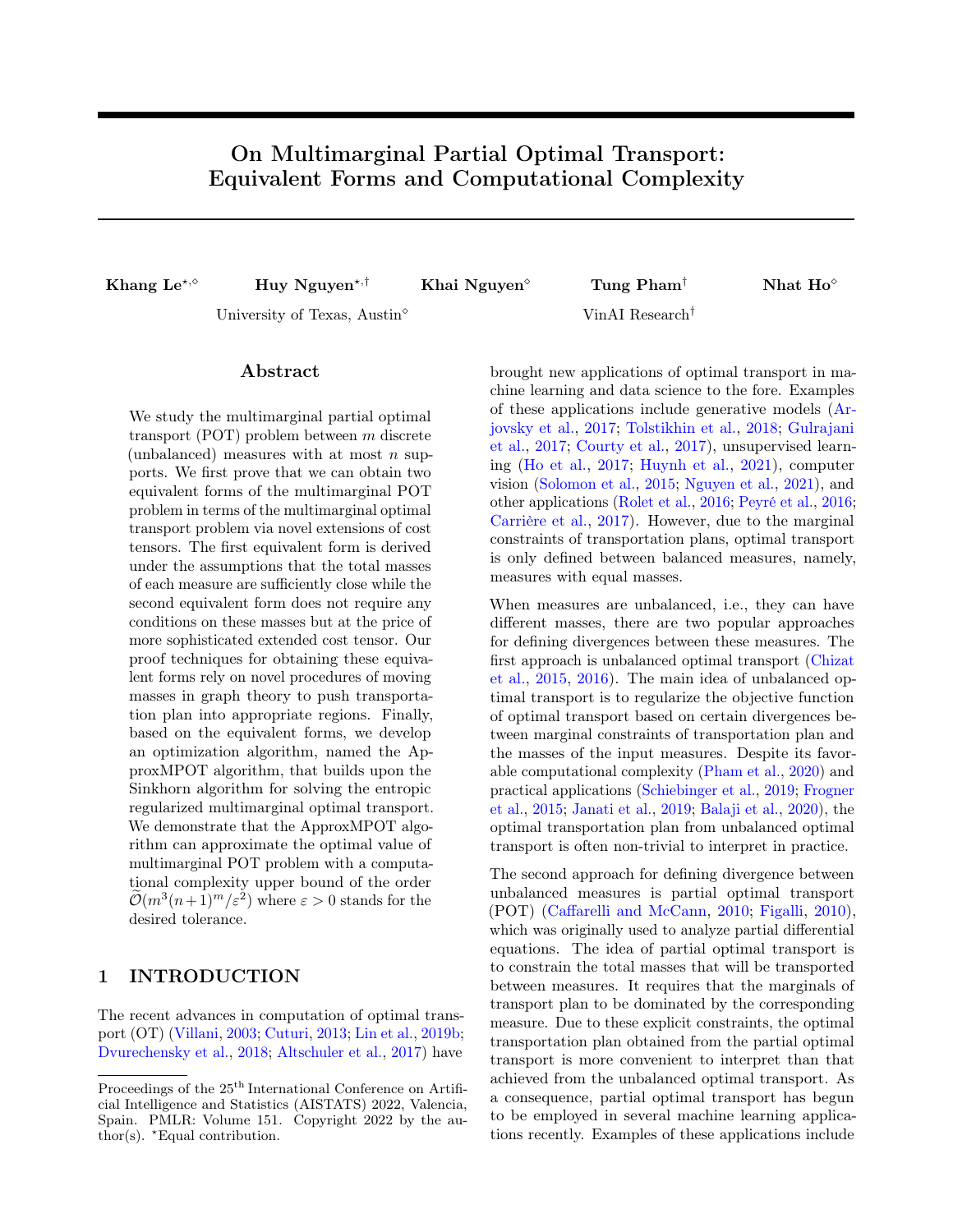# Supplementary Material: On Multimarginal Partial Optimal Transport: Equivalent Forms and Computational Complexity

In this supplementary material, we firstly provide the proof of Theorem [1](#page-3-0) in Appendix [A](#page-10-0) while the proof of Theorem [2](#page-5-1) is subsequently presented in Appendix [B.](#page-12-0) Finally, Appendix [C](#page-15-1) is devoted to show proofs for Lemma [1](#page-4-0) and Proposition [2.](#page-6-3)

## <span id="page-10-0"></span>A PROOF OF THEOREM [1](#page-3-0)

To prove  $A = B$ , we prove that  $A \geq B$  and  $B \geq A$ , where A and B are the transportation cost of the multimarginal POT and multimarginal OT, respectively. Denote by  $\bar{\mathbf{X}}^*$  the solution of the multimarginal OT problem  $\min_{\bar{\mathbf{X}} \in \Pi(\bar{\mathbf{r}}_1^{(1)},\dots,\bar{\mathbf{r}}_m^{(1)})} \langle \bar{\mathbf{C}}^{(1)}, \bar{\mathbf{X}} \rangle$  $\min_{\bar{\mathbf{X}} \in \Pi(\bar{\mathbf{r}}_1^{(1)},\dots,\bar{\mathbf{r}}_m^{(1)})} \langle \bar{\mathbf{C}}^{(1)}, \bar{\mathbf{X}} \rangle$  $\min_{\bar{\mathbf{X}} \in \Pi(\bar{\mathbf{r}}_1^{(1)},\dots,\bar{\mathbf{r}}_m^{(1)})} \langle \bar{\mathbf{C}}^{(1)}, \bar{\mathbf{X}} \rangle$ . We divide the proof of Theorem 1 into four key steps. 1

**Step 1:** We first prove that  $\sum$  $v \in T$ ?  $\bar{X}_{v}^{*} \geq s$ . Let  $T_{\langle \ell \rangle} := \{v \in [n+1]^{m} : v_{\ell} = n+1\}$ . For each extended marginal

 $\bar{\mathbf{r}}_{\ell}^{(1)}$  $\ell^{(1)}$ , considering its last element, we get

$$
\sum_{v\in T_{\langle \ell\rangle}} \bar{X}^*_v = \frac{1}{m-1}\Sigma_{\mathbf{r}} - \|\mathbf{r}_\ell\|_1 - \frac{1}{m-1}s.
$$

Summing over all  $\ell \in [m]$  leads to

$$
\sum_{\ell=1}^{m} \sum_{v \in T_{(\ell)}} \bar{X}_v^* = \frac{m}{m-1} \Sigma_{\mathbf{r}} - \Sigma_{\mathbf{r}} - \frac{m}{m-1} s = \frac{1}{m-1} (\Sigma_{\mathbf{r}} - ms).
$$

Since  $\sum_{v \in \bigcup_{\ell=1}^m T_{\langle \ell \rangle}} \bar{X}_v^* \leq \sum_{\ell=1}^m \sum_{v \in T_{\langle \ell \rangle}} \bar{X}_v^*$ , it follows that

$$
\sum_{v \in \bigcup_{\ell=1}^m T_{\langle \ell \rangle}} \bar{X}_v^* \le \frac{1}{m-1} (\Sigma_{\mathbf{r}} - ms).
$$

Moreover, we have  $[n]^m = [n+1]^m \setminus (\cup_{j=1}^m T_{\langle j \rangle})$ . It means that

$$
\sum_{v \in [n]^m} \bar{X}_v^* = \sum_{v \in [n+1]^m} \bar{X}_v^* - \sum_{v \in \cup_{j=1}^m T_{\langle j \rangle}} \bar{X}_v^*
$$
  

$$
\geq \frac{1}{m-1} (\Sigma_{\mathbf{r}} - s) - \frac{1}{m-1} (\Sigma_{\mathbf{r}} - ms)
$$
  
= s.

Hence, there exists  $u \in [n]^m$  such that  $\bar{X}_u^* > 0$ .

**Step 2:** We prove that if  $\bar{X}_v^* > 0$  then  $v \in T_? \cup (\bigcup_{j=1}^m T_{\{j\}})$ . Assume the contrary, which means that there exists  $v = (v_1, \ldots, v_m)$  in some  $T_S$  with  $|S| = j > 1$  such that  $\overline{X}_v^* > 0$ . WLOG, we assume that  $v_1 = v_2 = n + 1$ . We build an hyper-rectangle where

$$
u = (u_1, u_2, u_3, \ldots, u_m) \in T_?,
$$
  

$$
v = (n + 1, n + 1, v_3, \ldots, v_m),
$$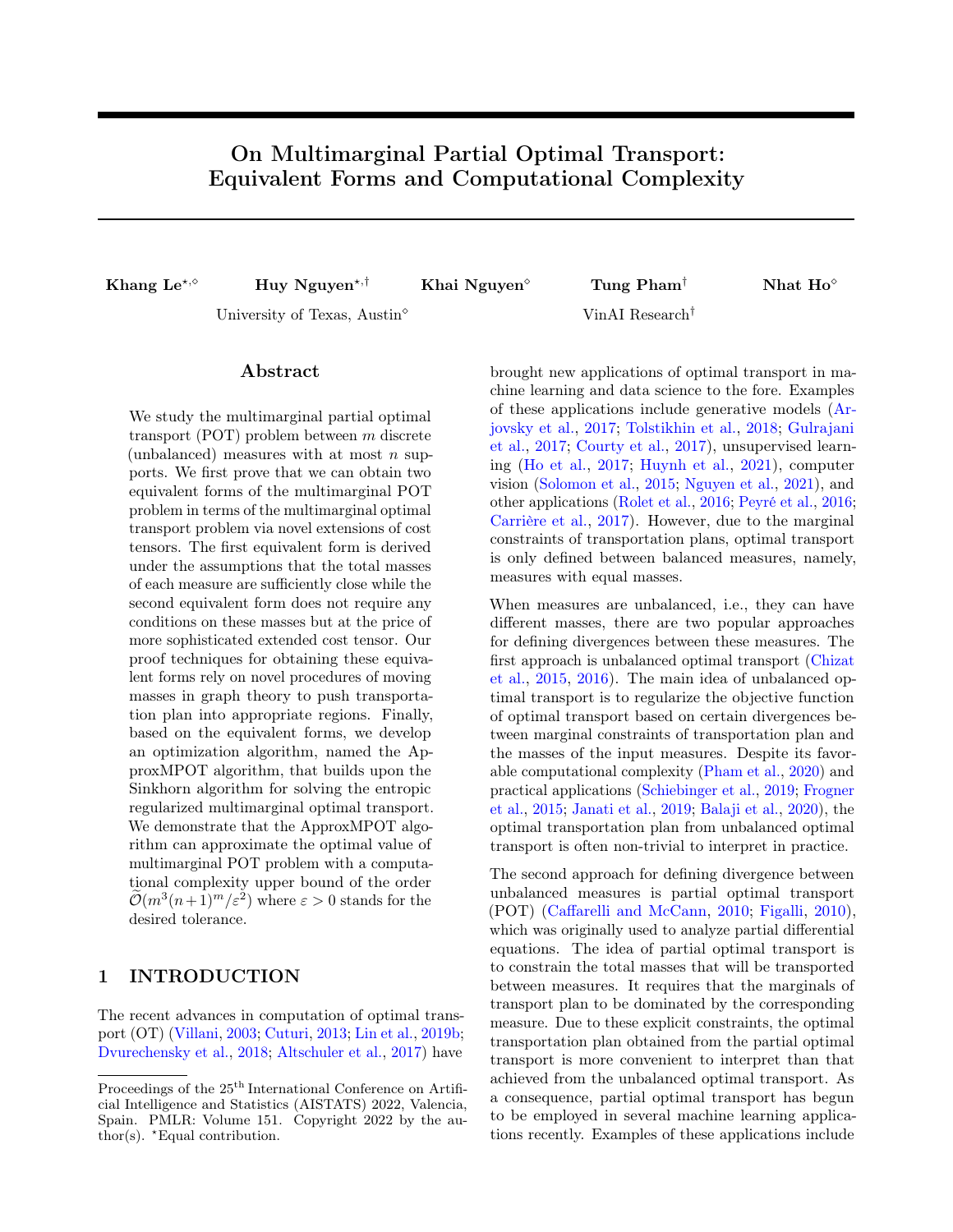correspond to  $\mathbf{0}_k$  and  $\mathbf{1}_k$ , respectively. Let  $\epsilon = \min\left\{\bar{X}_u^*, \bar{X}_v^*\right\}$  and apply the procedure in Lemma [1\(](#page-4-0)a) with neighbors

$$
\tilde{u} = (n+1, u_2, u_3, \ldots, u_m),
$$
  
\n $\tilde{v} = (u_1, n+1, v_3, \ldots, v_m).$ 

Then the total cost is changed by

$$
-\frac{\epsilon}{2}(C_u^{(1)} - A_1 + A_j - A_{j-1}),
$$

which is negative (since  $C_u^{(1)} \geq 0, A_1 = 0, A_j \geq A_{j-1}$ ), contradictory to the optimality of  $\bar{\mathbf{X}}^*$ .

**Step 3:** We prove that  $\sum$  $v \in T$ ?  $\bar{X}_{v}^{*} = s$ . For each extended marginal  $\bar{\mathbf{r}}_{\ell}^{(1)}$  $\binom{1}{\ell}$ , considering its first m-th elements, we get

$$
\sum_{v \in [n+1]^m \setminus T_{\langle \ell \rangle}} \bar{X}^*_v = \|\mathbf{r}_{\ell}\|_1.
$$

Moreover, the result in Step 2 indicates that  $\bar{X}^*_v = 0$  for all  $v \notin T_? \cup (\cup_{j=1}^m T_{\{j\}})$ . Thus,

$$
\sum_{v\in T_?}\bar{X}^*_v+\sum_{v\in T_{\{j\}}, j\neq \ell}\bar{X}^*_v=\|\mathbf{r}_{\ell}\|_1.
$$

Summing over all  $\ell \in [m]$  leads to

$$
m\sum_{v\in T_7}\,\bar X^*_v+(m-1)\sum_{j=1}^m\sum_{v\in T_{\{j\}}}\,\bar X^*_v=\Sigma_{\mathbf r}.
$$

Note that in Step 1 we have obtained

$$
\sum_{\ell=1}^m \sum_{v \in T_{\{\ell\}}} \bar{X}^*_v = \frac{1}{m-1} (\Sigma_{\mathbf{r}} - ms).
$$

From the above equations, we deduce that  $\sum_{v \in T_7} \bar{X}_v^* = s$ .

Step 4: We prove the claimed statement. Let  $\bar{\mathbf{X}}_{[n]^m}^*$  is the sub-tensor of  $\bar{\mathbf{X}}^*$  corresponding to the first m components in each dimension. By construction,  $c_k(\dot{\bar{\mathbf{X}}}_{[n]^m}^*) \leq \mathbf{r}_k$  and from Step 3,  $\sum_{v \in [n]^m} (\bar{\mathbf{X}}_{[n]^m}^*)_v = s$ . Since for any  $v \notin [n]^m$ , either the corresponding cost  $C_v^{(1)}$  is zero (note that  $A_1 = 0$ ) or the corresponding optimal mass  $\bar{X}_{v}^{*}$  is zero (see Step 2), we obtain

$$
\langle \bar{\mathbf{C}}^{(1)}, \bar{\mathbf{X}}^* \rangle = \langle \mathbf{C}, \bar{\mathbf{X}}^*_{[n]^m} \rangle.
$$

This means that

$$
\min_{\bar{\mathbf{X}} \in \Pi(\bar{\mathbf{r}}_1,\ldots,\bar{\mathbf{r}}_m)} \langle \bar{\mathbf{C}}^{(1)}, \bar{\mathbf{X}} \rangle = \langle \mathbf{C}, \bar{\mathbf{X}}^*_{[n]^m} \rangle \ge \min_{\mathbf{X} \in \Pi^s(\mathbf{r}_1,\ldots,\mathbf{r}_m)} \langle \mathbf{C}, \mathbf{X} \rangle.
$$

The next step is to prove the inverse inequality in order to deduce the equality. Let

$$
\mathbf{X}^* = \underset{\mathbf{X} \in \Pi^s(\mathbf{r}_1,\ldots,\mathbf{r}_m)}{\arg \min} \langle \mathbf{C}, \mathbf{X} \rangle,
$$

we are going to expand  $\mathbf{X}^*$  to become the optimal plan  $\widetilde{\mathbf{X}}^*$  of the MOT problem, where  $\widetilde{X}^*_v = X^*_v$  for all  $v \in T_?$ . We also know from Step 2 that  $\tilde{X}_v^* = 0$  for all  $v \notin \bigcup_{j=1}^m T_{\{j\}}$ . The problem thus boils down to define  $\tilde{X}_v^*$  for all  $v \in \bigcup_{j=1}^m T_{\{j\}}$  satisfying the marginal constraints.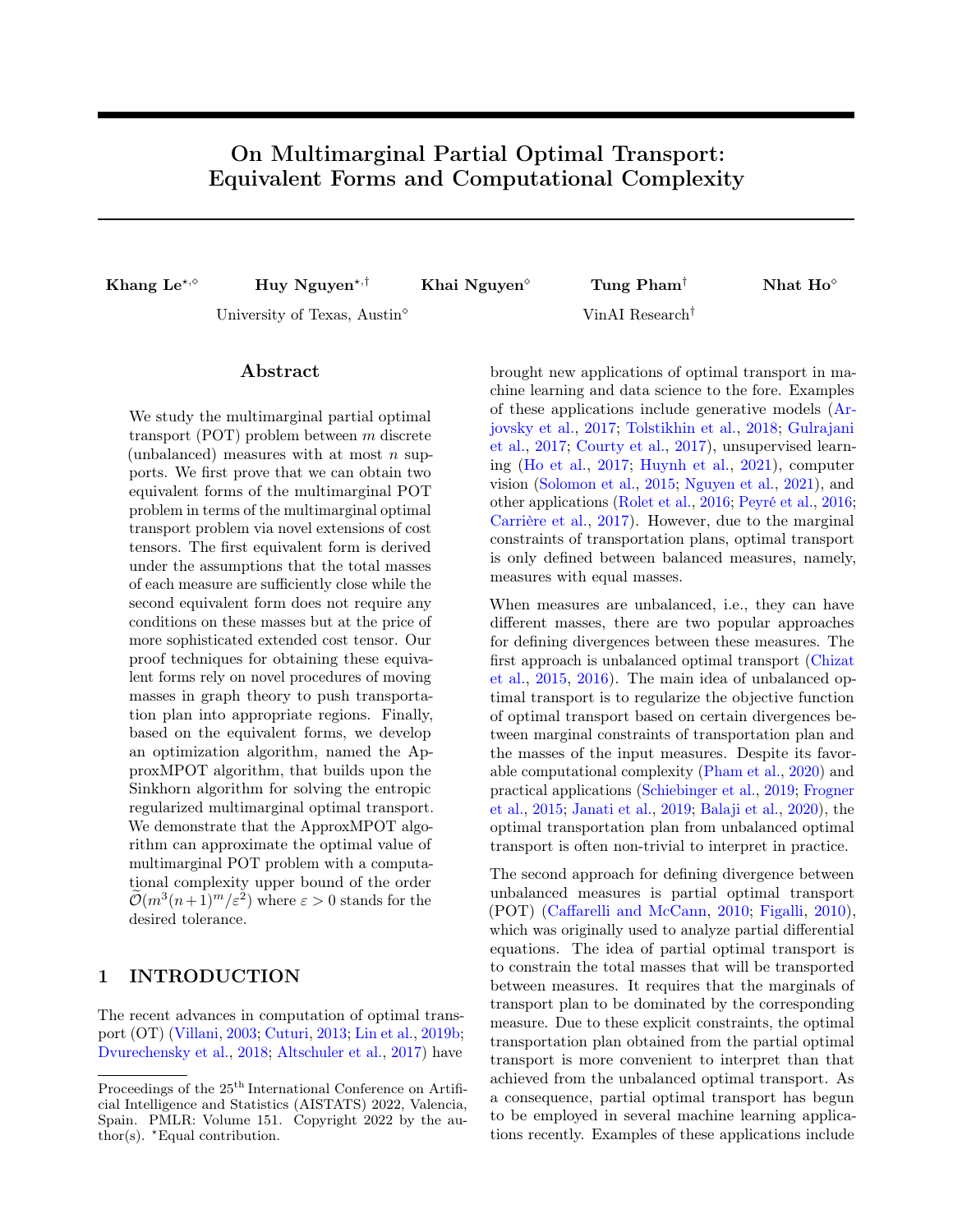Note that if we view each element of the set  $\{X_v^*: v \in T_{\{k\}}\}$  as a tensor of  $[n]^{m-1}$ , then it has  $m-1$  marginals which are denoted by  $S_k^{\ell}$  for  $\ell \in [m]$  and  $\ell \neq k$ . In formula, we have

$$
S_k^{\ell} = (S_{k,1}^{\ell}, \ldots, S_{k,n}^{\ell});
$$
  
\n
$$
S_{k,i}^{\ell} = \sum_{v:v \in T_{\{k\}}, v_{\ell}=i} \widetilde{X}_v^*, \quad i \in [n].
$$

The  $\ell$ -th marginal constraint of  $\tilde{\mathbf{X}}^*$  is written as

$$
(\bar{\mathbf{r}}_{\ell})_{n+1} = \sum_{v \in T_{\{\ell\}}} \widetilde{X}_v^* = ||S_{\ell}^k||_1, \quad k \neq \ell,
$$
  

$$
c_{\ell}(\widetilde{\mathbf{X}}^*) = \left(c_{\ell}(\mathbf{X}^*) + \sum_{k \in [m] \backslash \ell} S_k^{\ell}, (\bar{\mathbf{r}}_{\ell})_{n+1}\right).
$$

Because the  $T_{\{k\}}$  are disjoint, we first choose  $S_k^{\ell}$  satisfying the above equations, and then choose  $\{\tilde{X}_v^*: v \in T_{\{k\}}\}$ satisfying the marginals  $S_k^{\ell}$ . By simple calculation, we have

$$
||S_k^{\ell}||_1 = (\mathbf{r}_k)_{n+1} = \frac{1}{m-1} \Sigma_r - ||\mathbf{r}_k||_1 - \frac{1}{m-1} s;
$$

$$
\sum_{\ell=1, \ell \neq k}^m ||S_k^{\ell}||_1 = ||\mathbf{r}_{\ell} - c_{\ell}(\mathbf{X}^*)||_1.
$$

A trivial construction for  $S_k^{\ell}$  is

$$
S_k^{\ell} = \left[ \mathbf{r}_{\ell} - c_{\ell}(\mathbf{X}^*) \right] \frac{\|S_k^{\ell}\|_1}{\|\mathbf{r}_{\ell} - c_{\ell}(\mathbf{X}^*)\|_1},
$$

when  $\|\mathbf{r}_{\ell} - c_{\ell}(\mathbf{X}^*)\|_1 > 0$ ; and  $S_k^{\ell} = \mathbf{0}$ , when  $\|\mathbf{r}_{\ell} - c_{\ell}(\mathbf{X}^*)\|_1 = 0$ . Given  $S_k^{\ell}$ , we arbitrarily choose  $\tilde{X}_v^*$  for all  $v \in T_{\{\ell\}}$  satisfying their marginals equal  $S_k^{\ell}$ , i.e.,

$$
\widetilde{X}^*_v = (\mathbf{r}_k)_{n+1} \prod_{\ell \in [m] \backslash k} \frac{S^{\ell}_{k, v_{\ell}}}{\|S^{\ell}_{k}\|_1}
$$

for  $v = (v_1, \ldots, v_m)$  and  $v_k = n + 1$ , and  $(\mathbf{r}_k)_{n+1} > 0$ ; otherwise  $\widetilde{X}_v = 0$ , when  $(\mathbf{r}_k)_{n+1} = 0$ .

Putting these steps together, we reach the conclusion of the theorem.

# <span id="page-12-0"></span>B PROOF OF THEOREM [2](#page-5-1)

First, we introduce some notations that will be used repeatedly in the proof:

$$
W_S = \sum_{u \in T_S} \bar{X}_u^* \quad \forall S \subset [m];
$$
  

$$
[-i] = [m] \setminus \{i\} \quad \forall i \in [m].
$$

**Step 1:** We prove that for  $S, S' \subset [m]$  and  $1 \leq |S|, |S'| \leq m-2$ , if both  $W_S$  and  $W_{S'}$  are positive then  $S \subset S'$ or  $S' \subset S$ .

It is equivalent to show that if  $W_S, W_{S'} > 0$  then  $k := |S \setminus S'| = 0$  or  $\ell := |S' \setminus S| = 0$ . Assume the contrary that k,  $\ell$  are both positive. Thus, there exist  $u \in T_S$  and  $v \in T_{S'}$  such that  $\bar{X}_u, \bar{X}_v > 0$  and using permutation, WLOG we can assume that  $u$  and  $v$  have the following block forms

$$
u = (u_A, u_B, u_C, u_D), v = (v_A, v_B, v_C, v_D),
$$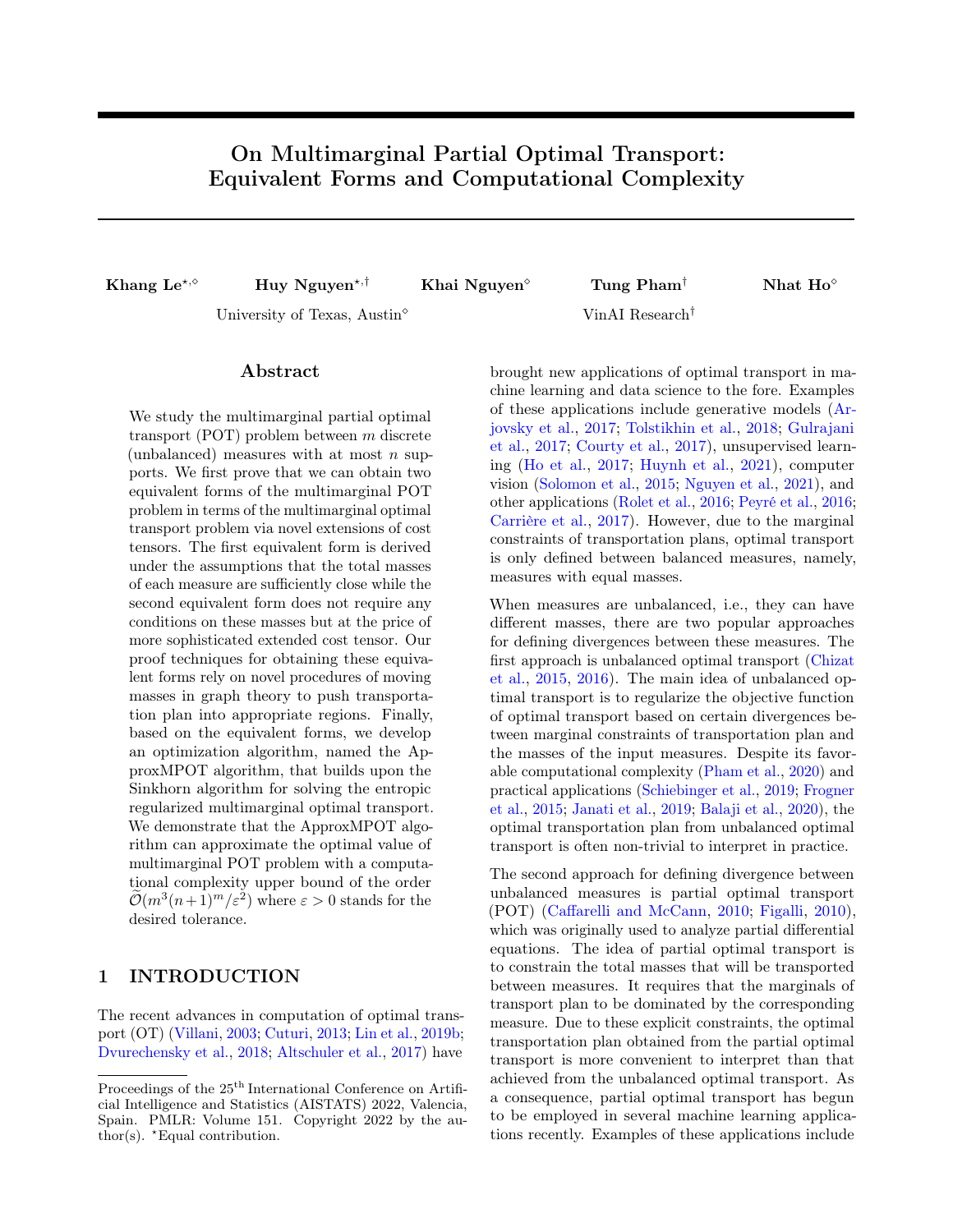where

$$
u_A = \underbrace{u_1, \dots, u_i}_{u_j \neq v_j},
$$
  
\n
$$
u_B = (n+1, \dots, n+1),
$$
  
\n
$$
u_C = \underbrace{u_{i+k+1}, \dots, u_{i+k+\ell}}_{\neq n+1},
$$
  
\n
$$
u_D = u_{i+k+\ell+1} \dots, u_m,
$$
  
\n
$$
v_B = \underbrace{v_{i+1}, \dots, v_{i+k}}_{\neq n+1},
$$
  
\n
$$
v_C = (n+1, \dots, n+1),
$$
  
\n
$$
v_D = (\underbrace{v_{i+k+\ell+1}, \dots, v_m}_{u_j = v_j}).
$$

Consider u as 0 and v as 1 in the cube  $\{0,1\}^{i+k+\ell}$ . Since  $k, \ell > 0$ , both Block B and Block C are non-empty. For some  $b \in [i+1, i+k]$ , we set  $\tilde{u}^B$  to be neighbour of u such that  $\tilde{u}_b^B = v_b$  and  $\tilde{v}^B$  to be neighbour of v such that  $\tilde{v}_b^B = u_b = n + 1$ . For some  $c \in [i + k + 1, i + k + \ell]$ , we construct  $\tilde{u}^C$  and  $\tilde{v}^C$  similarly. As a result, edges  $(u, \tilde{u}^B)$  and  $(u, \tilde{u}^C)$  are parallel to edges  $(v, \tilde{v}^B)$  and  $(v, \tilde{v}^C)$ , respectively. Applying the mass-moving procedure in Lemma [1\(](#page-4-0)a) twice, the total cost is changed by

$$
\frac{\epsilon}{2} \Big[ D_{k+j-1} + D_{k+j+1} - 2D_{k+j} \Big] + \frac{\epsilon}{2} \Big[ D_{\ell+j-1} + D_{\ell+j+1} - 2D_{\ell+j} \Big].
$$

which is negative due to the concavity of the sequence  ${D_j}_{j=1}^{m-1}$ . Here the condition  $|S|, |S'| \leq m-2$  guarantees that  $k + j + 1, \ell + j + 1 \leq m - 1$ . Thus the total cost decreases, contradicted to the optimality of  $\bar{\mathbf{X}}^*$ . Hence,  $k = 0$  or  $\ell = 0$ , leading to  $S' \subset S'$  or  $S \subset S'$ . Define

$$
\mathcal{T} = \{ S : S \in [m], W_S > 0 \},
$$
  

$$
\mathcal{T}^- = \mathcal{T} \setminus \{ [-1], [-2], \dots, [-m], [m] \}.
$$

Note that if  $S \in \mathcal{T}^-$ , then  $|S| \leq m-2$ . Due to the inclusion property for any two elements of  $\mathcal{T}^-$ , all elements of  $\mathcal{T}^-$  could be ordered as a sequence, where the inclusion defines the order in  $\mathcal{T}^-$ . Hence, without loss of generality, we could assume that

$$
\mathcal{T} \subset \{?, [1], [2], \ldots, [m-2], [-1], [-2], \ldots, [-m], [m] \}.
$$

**Step 2:** We prove that  $W_{[m]} = 0$ .

This is equivalent to prove that  $\bar{X}^*_v = 0$ , where  $v = (n+1, \ldots, n+1)$ . Assume the contrary that  $\bar{X}^*_v > 0$ . Assume that there exists  $u \in T_S$  for  $S \in \{7, [1], \ldots, [m-2]\}$  such that  $\bar{X}_u^* > 0$ .

Applying Lemma [1\(](#page-4-0)c) with u as 0 and v as 1. If  $u \in T_7$ , then the total cost is changed by

$$
-\frac{\epsilon}{m-1}C_u - \epsilon \cdot D_m + \frac{\epsilon \cdot m}{m-1}D_{m-1},
$$

which is negative due to  $C_u \geq 0$  and  $D_m > 0$  and  $D_{m-1} = 0$ , contradicted to the optimality of  $\bar{\mathbf{X}}^*$ .

If  $u \in T_{[i]}$  for  $1 \leq i \leq m-2$ , then the total cost is changed by

$$
-\frac{\epsilon}{m-i-1}D_i-\epsilon\cdot D_m+\epsilon\frac{m-i}{m-i-1}D_{m-1}.
$$

which is negative due to  $D_i > 0$ ,  $D_m > 0$  and  $D_{m-1} = 0$ , contradicted to the optimality of  $\bar{\mathbf{X}}^*$ .

Hence, either  $W_{[m]} = 0$  or  $W_S = 0$  for all  $S \in \{?, [1], \ldots, [m-2]\}$ . For the second case, from the equations for the marginals of  $\overrightarrow{\mathbf{X}}^*$ , we have

$$
W_{[-i]} = \|\mathbf{r}_i\|_1; \qquad i = 1, 2, \dots, m
$$
  

$$
\sum_{j=1}^m W_{[-j]} - W_{[-i]} + W_{[m]} = \sum_{j=1}^m \|\mathbf{r}_j\|_1 - \|\mathbf{r}_i\|_1 - (m-1)s.
$$

Adding all the  $W_{[-j]}$ , we get  $\sum_{j=1}^m W_{[-j]} = \sum_{j=1}^m ||\mathbf{r}_j||_1$ . Comparing with the last equation, we deduce that  $W_{[m]} = -(m-1)s$ , then  $W_{[m]} = 0$  for  $s \ge 0$ . Overall, in all the cases, we obtain  $W_{[m]} = 0$ .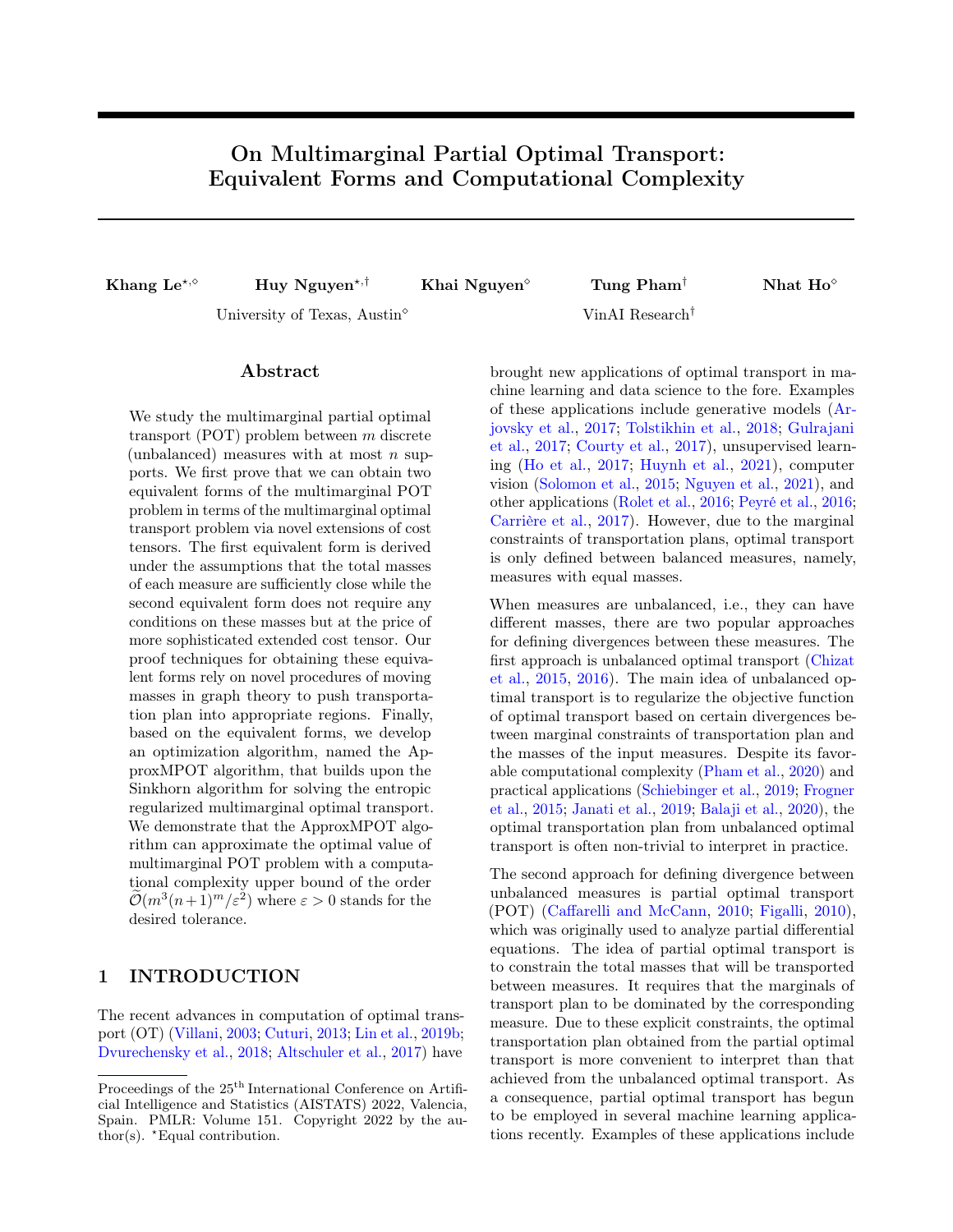## **Step 3:** We prove that  $W_2 = s$ .

Recall that  $W_7 = \sum_{v \in [n]^m} \bar{X}_v^*$ . Note that at the moment, for all  $S \subset [m]$ , the quantity  $W_S$  is zero except for  $W_{[i]}$  where  $i \in [m-2]$  and  $W_{[-i]}$  where  $i \in [m]$ . Thus, considering only these non-zero terms, we can deploy the system of equations from the marginals as follows:

- (1) For the extended marginal  $\bar{r}_1^{(2)}$ ,
	- (1.1) for the first n elements, which corresponds to coordinates u satisfying  $u_1 \neq n + 1$ , the equation is

$$
W_? + W_{[-1]} = ||\mathbf{r}_1||_1;
$$

(1.2) for the last element, which corresponds to coordinates u satisfying  $u_1 = n + 1$ , the equation is

$$
\sum_{i=1}^{m-2} W_{[i]} + \sum_{i=2}^{m} W_{[-i]} = \sum_{i=2}^{m} ||\mathbf{r}_i||_1 - (m-1)s.
$$

(2) For the extended marginals  $\bar{\mathbf{r}}_i^{(2)}$  (where  $i \in \{2, ..., m\}$ ), which corresponds to coordinates  $u = (u_1, ..., u_m)$ satisfying  $u_i \neq n + 1$ , the equations are

$$
W_7 + \sum_{j=1}^{i-1} W_{[j]} + W_{[-i]} = ||\mathbf{r}_i||_1, \ 2 \le i \le m - 2,
$$
  

$$
W_7 + \sum_{j=1}^{m-2} W_{[i]} + W_{[-i]} = ||\mathbf{r}_{m-1}||_1, \ i \in \{m-1, m\}.
$$

Taking the sum of the last  $m-1$  equations for  $i=2,\ldots,m$ , we obtain

$$
(m-1)W_? + \sum_{i=1}^{m-2} (m-i)W_{[i]} + \sum_{i=2}^{m} W_{[-i]} = \sum_{i=2}^{m} ||\mathbf{r}_i||_1
$$

Compare it with the second equation,

$$
\sum_{i=1}^{m-2} W_{[i]} + \sum_{i=2}^{m} W_{[-i]} + (m-1)s = \sum_{i=2}^{m} ||\mathbf{r}_i||_1,
$$

we obtain that

$$
(m-1)W_7 + \sum_{i=1}^{m-2} (m-i-1)W_{[i]} = (m-1)s.
$$

There are two scenarios:

- $W_7 < s$ . Since  $\|\mathbf{r}_1\|_1 \geq s$ , we have  $\|\mathbf{r}_1\|_1 > W_7$ . Recall that  $W_7 + W_{[-1]} = \|\mathbf{r}_1\|_1$ , hence  $W_{[-1]} > 0$ . Furthermore,  $W_7 < s$  implies that there exists  $i \in [m-2]$  that  $W_{[i]} > 0$ .
- $W_7 = s$ . Since  $W_{[i]} \ge 0$  for all  $i \in [m-2]$ , we have  $W_7 = s$  and  $W_{[i]} = 0$  for all  $i \in [m-2]$ .

The second scenario is exactly what we want to prove. Thus, we will show that the first scenario is impossible. For  $S = [i]$  and  $S' = [-1]$ , we consider some  $u \in T_S$  as  $\mathbf{1}_k$  and some  $v \in T_{S'}$  as  $\mathbf{0}_k$  in the cube  $\{0,1\}^k$  (where  $k = m - i + 1$ , which have the forms

$$
u = (n+1, \underbrace{n+1, \dots, n+1}_{i-1 \text{ times}}, \underbrace{u_{i+1}, \dots, u_m}_{\neq n+1})
$$

$$
v = (\underbrace{v_1}_{\neq n+1}, \underbrace{n+1, \dots, n+1}_{i-1 \text{ times}}, n+1, \dots, n+1)
$$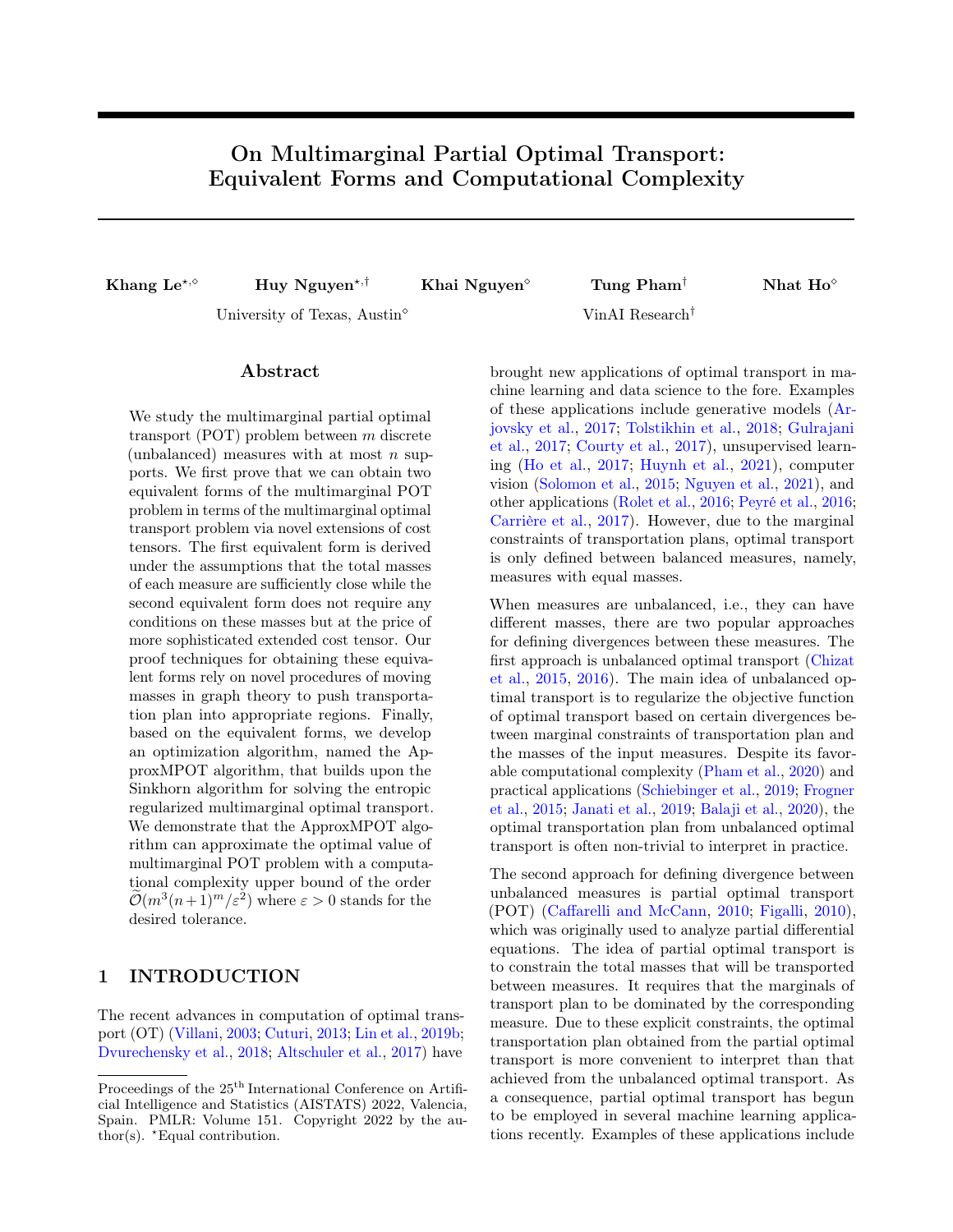Since  $W_S, W_{S'} > 0$ , there exists  $u \in T_S$  and  $v \in T_{S'}$  such that  $\bar{X}_u^*, \bar{X}_v^* > 0$ . Applying the procedure in Lemma [1\(](#page-4-0)c) and noting that  $D_{m-1} = 0$ , the total cost is changed at least by

$$
-\epsilon \cdot D_i + \frac{\epsilon}{k-1}[D_{i-1} + (k-1)D_{i+1}] = \frac{\epsilon}{k-1}[D_{i-1} + (k-1)D_{i+1} - (k-1)D_i].
$$

Let  $\Delta_j^{(1)} := D_{j+1} - D_j$  for  $0 \le j \le m-2$  that leads to  $\Delta_j^{(2)} := \Delta_j^{(1)} - \Delta_{j-1}^{(1)}$  for  $1 \le j \le m-2$ . Note that  $k = m - i + 1$  where  $i \in [m - 2]$  and  $D_{m-1} = 0$ , the term inside the above bracket can be written as

$$
(m - i)\Delta_i^{(1)} + (D_{i-1} - D_{m-1})
$$
  
=  $(m - i)\Delta_i^{(1)} - [\Delta_{i-1}^{(1)} + \Delta_i^{(i)} + ... + \Delta_{m-2}^{(1)}]$   
=  $\Delta_i^{(2)} - \sum_{j=i+1}^{m-2} [\Delta_{i+1}^{(2)} + ... + \Delta_j^{(2)}]$   
=  $\Delta_i^{(2)} - \sum_{j=i+1}^{m-2} (m - 1 - j)\Delta_j^{(2)}$   
=  $[\Delta_i^{(2)} - (m - 1 - i)\Delta_{i+1}^{(2)} + \Delta_{i+1}^{(2)}] - \sum_{j=i+2}^{m-2} (m - 1 - j)\Delta_j^{(2)}$   
 $\leq \Delta_{i+1}^{(2)} - \sum_{j=i+2}^{m-2} (m - 1 - j)\Delta_j^{(2)}$   
 $\leq ... \leq \Delta_{m-2}^{(2)} \leq 0,$ 

where the inequalities in the last two lines come from the condition that  $\Delta_j^{(2)} \leq (m-1-j)\Delta_{j+1}^{(2)}$ . Thus, we have proved that

$$
\min_{\bar{{\mathbf{X}}} \in \Pi(\bar{{\mathbf{r}}}_1,...,\bar{{\mathbf{r}}}_m)} \langle \bar{{\mathbf{C}}}^{(2)}, \bar{{\mathbf{X}}}\rangle = \langle {\mathbf{C}}, \bar{{\mathbf{X}}}^*_{[n]^m}\rangle \geq \min_{{\mathbf{X}} \in \Pi^s({\mathbf{r}}_1,...,{\mathbf{r}}_m)} \langle {\mathbf{C}}, {\mathbf{X}} \rangle.
$$

Step 4: We prove the claimed statement. The next step is to prove the inverse inequality in order to deduce the equality.

For a  $\mathbf{X}^*$  such that  $c_k(\mathbf{X}^*) \leq \mathbf{r}_k$  and  $\sum_{v \in [n]^m} X_v^* = s$ . Then transport tensor map  $\widetilde{\mathbf{X}}^*$  could be obtained from expanding the tensor matrix  $\mathbf{X}^*$  as follows: For  $u = (n+1, \ldots, n+1, i_k, n+t, \ldots, n+1) \in T_{[-k]}$  and  $1 \leq i_k \leq n$ 

$$
\widetilde{X}_u^* = (\mathbf{r}_k)_{i_k} - \sum_{v \in [n]^m, v_k = i_k} X_v^*.
$$

For other  $u \notin [n]^m \bigcup_{k=1}^m T_{[-k]}$ , we set  $\widetilde{X}_u^* = 0$ . Hence, the  $\widetilde{X}^*$  satisfies the marginal constraints. It means that

$$
\langle C, X^* \rangle = \langle \bar{C}^{(2)}, \widetilde{X}^* \rangle \geq \min_{X \in \Pi(\bar{\mathbf{r}_1}, \ldots, \bar{\mathbf{r}}_m)} \langle \bar{C}^{(2)}, X \rangle.
$$

Putting these steps together, we obtain the conclusion of the theorem.

# <span id="page-15-1"></span>C PROOF OF REMAINING RESULTS

## <span id="page-15-0"></span>C.1 Proof of Lemma [1](#page-4-0)

First, let F be the face that we take the sum. Note that F consists of vertices in the form  $(i_1, \ldots, i_k)$  where one of the  $i_{\ell}$  is constant.

(a) Let  $F$  be a face of the cube, WLOG we have

$$
F = \{(0, i_2, \ldots, i_m)\}
$$